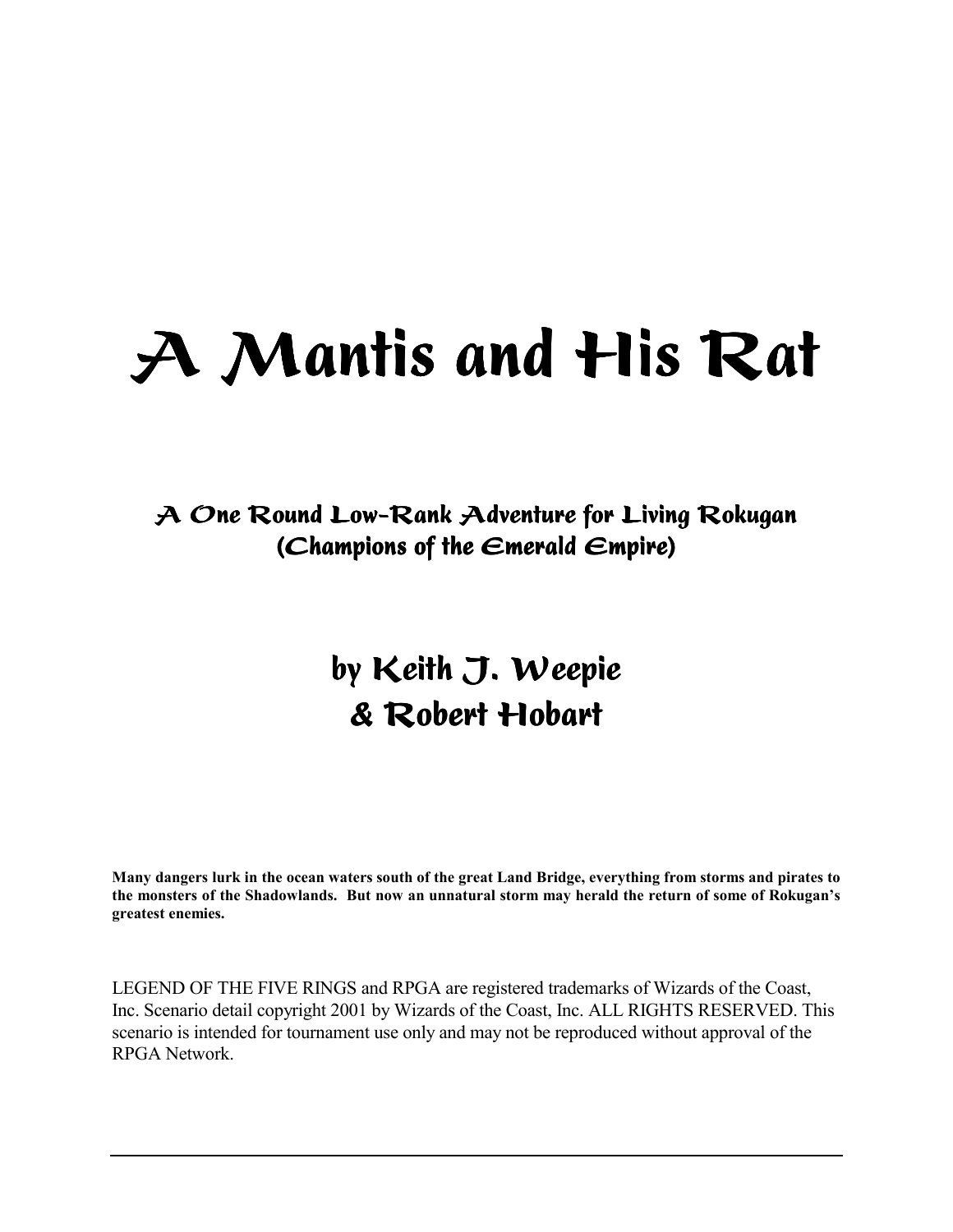This is a RPGA Network adventure game. A four-hour time block has been allocated for playing the game (or this round of the game), but the actual playing time will be about three hours.

 It is a good idea to ask each player to put a name tag in front of him or her. The tag should have the player's name at the bottom, and the character's name, race, and gender at the top. This makes it easier for the players to keep track of who is playing which character.

**Scoring the game for RPGA points**: The RPGA has three ways to score this game. Consult your convention coordinator to determine which method to use:

- 1. *No-vote scoring*: The players write their names and numbers on the scoring packet grid, you fill in the top of the grid. That is all. No one is rated. This method is used for people who are just playing for fun.
- 2. *Partial scoring*: The players rate the game master and the scenario on their player voting sheet, and provide personal information, but don't vote for other players. The game master rates the scenario and completes personal and event information, but does not rate the players as a team or vote for players. This method is used when there is no competition, but the convention coordinator wants information as to how the game masters are performing, or the game master wants feedback on his or her own performance.
- 3. *Voting*: Players and game masters complete the entire packet, including voting for best player. If this method is used, be sure to allow about 15-20 minutes for the players to briefly describe their characters to the other players, and about 5-10 minutes for voting. This method is used when the players want to know who played the best amongst them, or when the adventure is run in tournament format with winners and prizes. Multi-round adventures usually required advancing a smaller number of players than played the first round, so voting is required for multi-round adventures.

 When using Voting, rank the players in order of your voting choice while they are completing their forms, so that you are not influenced by their comments on your abilities.

The players are free to use the game rules to learn about equipment and weapons their characters are carrying.

 Some of the text in this scenario is written so that you may present it as written to the players, while other text is for your eyes only. Text for the players will be in *bold italics*. It is strongly recommended that you paraphrase the player text, instead of reading it aloud, as some of the text is general and must be adapted to the specific situation or to actions of the player characters.

In addition to the text of the adventure below, you will need to be familiar with the Legend of the Five Rings rulebook.

### $GM$ 's Information

This adventure is a Low Rank adventure. This means that only Rank 1 and Rank 2 characters should be allowed to play. This adventure was not written with Rank 3 through 5 characters in mind and cannot anticipate what these characters may bring to the table.

The world of Rokugan is a cross between feudal Japan and China. It is set in an age of honorable samurai, serving their Lords (Daimyos) and Empire. Remember that family names come before personal names. Akodo Toturi is from the Akodo family and his personal name is Toturi.

A note on female designations: If a samurai has the designation of  $-ko$ , then the samurai is a female. For example, if you see Samurai-ko, then this denotes a female samurai.

A note on commerce in Rokugan: Samurai are not supposed to care about worldly possessions, especially money. A samurai pays a commoner as if the money is meaningless, a concession to the commoner's silly needs. Between samurai, the exchange of money and merchandise is an exchange of "gifts."

### Background

During the Fifth Century of the Emerald Empire, a fleet of gaijin warships arrived at the Imperial capital of Otosan Uchi, offering  $-$  and then demanding  $-$  to open trade relations with Rokugan. When words did not suffice, they used force, attacking the capital with their strange weapons of smoke and fire. Only the combined efforts of all the Clans were able to defeat them. The Emperor ordered the gaijin and all their works purged from the Empire forever.

Among the gaijin tools banned was the so-called gaijin pepper (gunpowder), the sulfurous powder which charged their weapons. Rumors persist, however, that gaijin pepper is still secretly used by some in Rokugan. The Lion Clan, for example, has charged the Crane Clan's Daidoji family with using gaijin pepper on the battlefield. Although such claims have never been substantiated, there is no denying that the current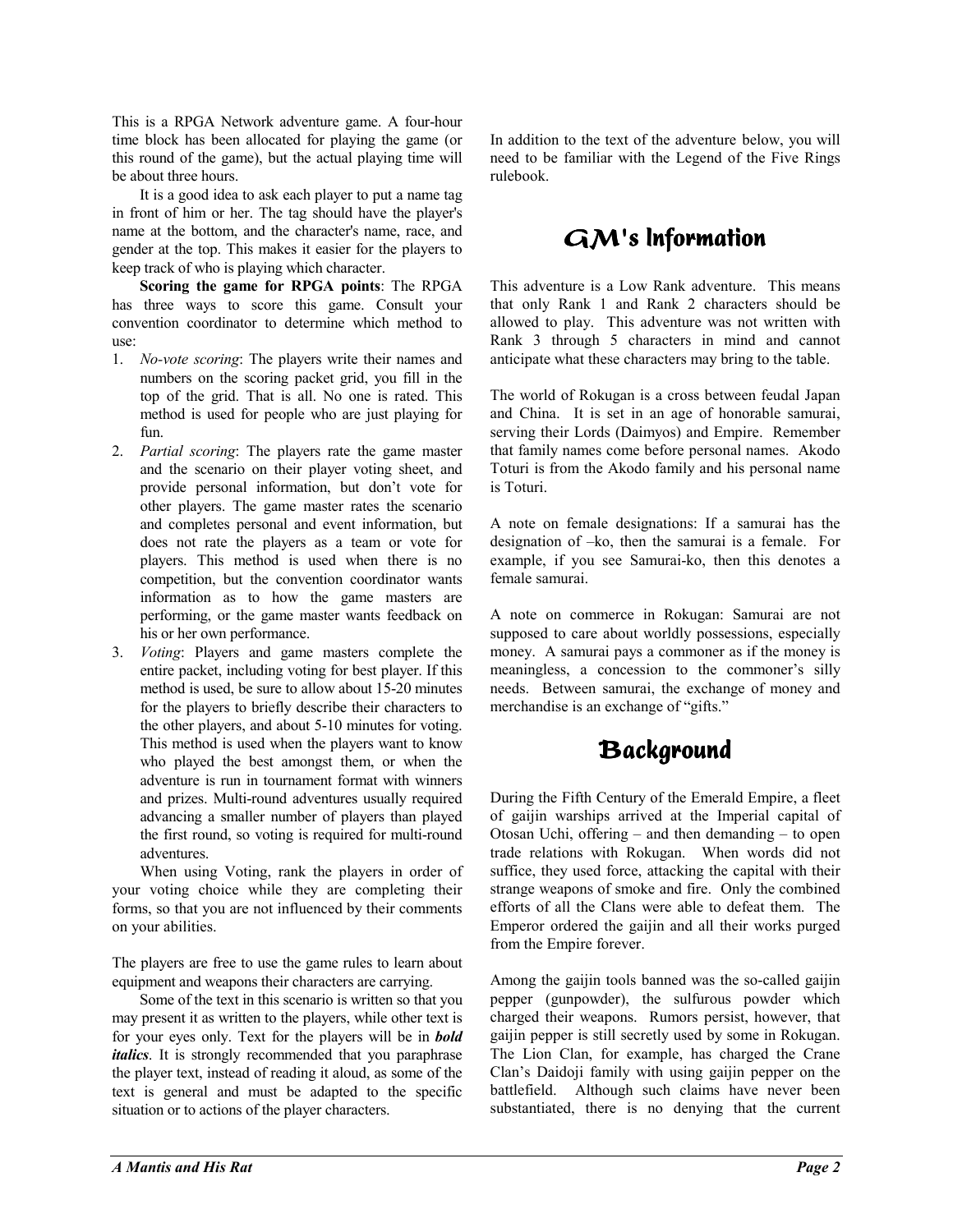Daidoji daimyo, Daidoji Uji, is fascinated with all things gaijin.

There is another faction in Rokugan that is quite interested in gaijin pepper: the secret conspiracy known as the Kolat. Access to such a powerful forbidden technology would be very useful to them. Working through their agents in the Crab Clan's Yasuki family, and with the help of other agents in the cities of the Burning Sands, the Kolat has recently arranged to smuggle a large quantity of gaijin pepper into the Empire.

The fulfillment of this mission has been assigned to Yasuki Benkai, commander of the Yasuki trading vessel Gyoukou, and a dedicated Kolat agent. Operating out of a hidden coastal port in the swamps of the southern Crane lands, Benkai is rendezvousing with a gaijin vessel that carries the forbidden "merchandise."

Unfortunately for the Kolat, chance intervenes in their plans: bad weather delays the latest voyage of the Gyoukou, and a Mantis trading vessel, the Ichibousenri, accidentally stumbles across the gaijin ship. The gaijin cannon cripple the Mantis boat, and the Gyoukou arrives to deliver the final blows. Many of the Mantis crew are killed, the rest taken prisoner, and the gaijin set a powder charge to destroy the Mantis ship.

This event has not gone completely unnoticed, however. The strange sounds of cannon fire are heard ashore, and some recognize them for what they are. The next morning, the Mantis ship, crippled but not destroyed, washes ashore. A local Emerald Magistrate orders an investigation, and the PCs will find themselves swept into this along with everyone else. With effort and a little luck (not to mention the assistance of a pack of ratlings sheltering in Crane lands), they will be able to track down the hidden Yasuki base and foil the Kolat's plan.

### $PC's$  Introduction

*It is a cool late-autumn night in the southern lands of the Crane, where the Daidoji family holds sway. Storm clouds are gathering to the south, over the ocean, and the colorful pennant above the innís door is snapping in the building wind. Inside of the inn, the main room is filled with samurai of various Clans, Crane most abundant. Hot food and a warm hearth hold the autumn chill at bay. You are seated with several other samurai around one of the large dining tables.* 

The players should describe their characters and decide for themselves why they are here in Crane lands. (Given the season, most samurai will be on their way to one of the Winter Courts.) This is an opportunity for the players to role-play, introduce themselves, and interact with the NPCs at the table.

Besides the PCs, the following NPCs are present at the table:

**Doji Okiku:** a beautiful woman in her twenties, this Doji courtier is on her way to Winter Court with the Emperor. She wears a fine kimono and has her whitedyed hair pulled back in a long wrapped tail. Okiku is a skilled courtier, but suffers a bit from vanity and arrogance. She will speak smoothly and elegantly with the PCs, and will always make sure to ask where they are spending the winter (so she can subtly boast of her invitation to the Emperor's court). She will also make subtle digs at those she regards as dishonorable or crude (Scorpion, Crab, Lion), but will be careful to avoid an open insult. She looks down on Minor Clan samurai as unimportant, and will be more open in expressing her opinion of them. Ronin are beneath her notice.

**Daidoji Hajime**: Okiku's personal bodyguard, this is a stern, fit young man with white-dyed hair in a short ponytail. He wears light armor at all times and always carries at least one concealed weapon (usually a tanto), even inside the inn. Hajime will speak (politely) when spoken to, but will not otherwise join the conversation. He will react suddenly and ferociously to any threat or open insult against Okiku.

**Kaiu Hiromi:** this petite, sweetly pretty young woman does not really seem to fit the image of a Kaiu Engineer – except for the light armor she routinely wears. She is on the way to Winter Court in Akodo lands. Hiromi is normally polite and quietly friendly to all, but if the topic of siege craft comes up, she lights up and seems to positively glow with enthusiasm. If someone else acts genuinely interested in siege craft, she will go so far as to demonstrate siege assaults on the table using bowls, chopsticks, pieces of origami, and so forth to represent military units, castles, and fortifications. Hiromi will be oblivious to the social ramifications of her actions (such as the cold looks she will get from Doji Okiku).

**Togashi Bokkai**: this man is one of the Dragon Clan tattooed men, the Ise Zumi. He wears only a simple green robe, and looks both serene and ageless. Visible tattoos include the open waters of the ocean (on his chest) and the centipede (climbing around his right arm and up over the top of his head). A **Simple Perception** roll, TN 15, will reveal a Crane tattoo peaking over his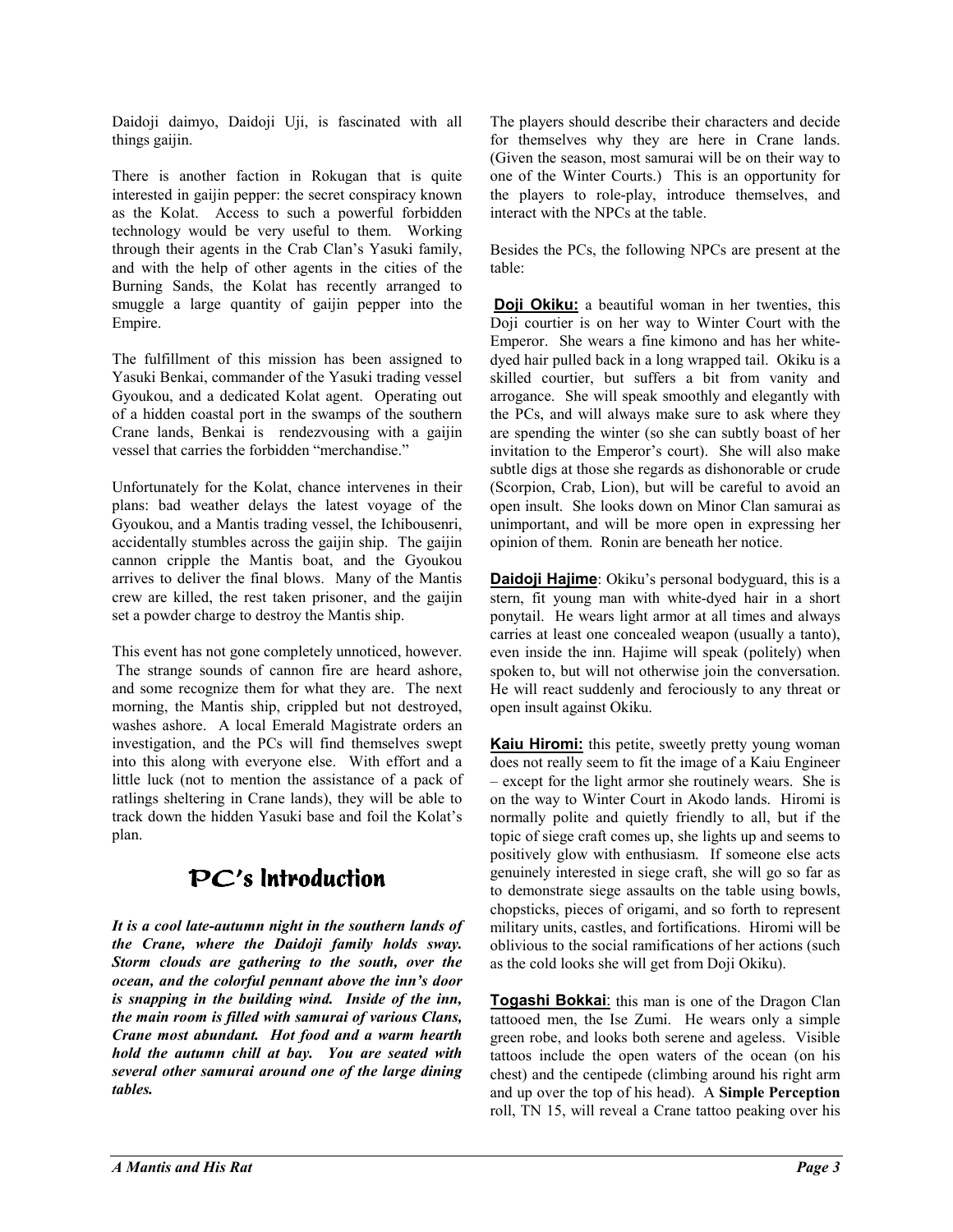shoulder. Bokkai is actually 268 years old, his life extended by the legendary Crane tattoo, and has seen many things that other Rokugani know only as history. He will speak openly and animatedly with everyone, and has a tendency to speak of historical events from his direct experience, forgetting that others will be unsettled by such behavior. He does not eat or drink anything (due to the Ocean tattoo) and if asked about his abstinence, remarks, "The waters of the ocean run deep. What are my needs in comparison to that?"

### <u>A Strange Storm</u>

During the dinner, the sound of thunder begins to rumble from the ocean. With a **Simple Perception** Roll, TN 15, the PCs notice that the thunder sounds odd and unnatural, although they cannot be sure of exactly how. Kaiu Hiromi will immediately notice the difference; she rises and goes to the window of the inn, looking out over the water. If the PCs speak with her, she remarks how the thunder sounds so much like explosions. If the PCs look out at the ocean, they will see flickering orange light preceding each rumble of "thunder."

If any of the PCs have the skills Siege or Lore (Gaijin), they can make a skill roll (with **Intelligence**) at TN 25 to recall tales of the gaijin weapons which shelled Otosan Uchi, which thundered and belched orange fire when they were used. A PC can also recall these facts with an **Intelligence+History** roll (TN 30) if they specifically ask if there is anything in the Empire's history that matches the strange noises and lights.

The strange thunder continues for about an hour before abruptly ending with a white flash. In the wake of these strange events, the storm clouds roll in from the sea and a thin, cold drizzle begins to fall, mixed with sleet.

### Scene 1:  $A$  Summons from Daidoji Katsuyoshi

The next morning, as the PCs and other guests are enjoying their morning meal, a troop of five Daidoji bushi march into the inn. Their leader, a stern and businesslike gunso (sergeant) named Daidoji Fujitsu, makes the following announcement:

*<sup>4</sup>Daidoji Katsuyoshi, by the Emperor's grace Emerald Magistrate to these lands, hereby requests the immediate presence of all samurai. Please follow us at once to the Magistrate's residence.*" *Startled looks pass between the various samurai at the inn, but all of* 

#### *them obediently rise to follow the Daidoji troops. Togashi Bokkai also rises and walks forward, bowing low to the Daidoji sergeant.*

As an Emerald Magistrate, Daidoji Katsuyoshi has the right to call on local troops to help him enforce the Imperial law, but requesting the assistance of any and all available samurai is highly unusual, which the PCs will know if they roll **Intelligence+Law** at TN 15. Fujitsu and his troops will not explain themselves, suggesting that the PCs should save their questions for Katsuyoshi-sama. Strictly speaking, unless the PCs are Cranes they are not absolutely required to obey (the Daidoji said "request," not "demand"), but refusal will be rude and insulting. Also, any Emerald Magistrates among the PCs will lose 1 point of Honor if they refuse to assist a fellow magistrate.

Ultimately, it is up to the PCs whether to answer Katsuyoshi's call (if they don't, of course, there will be no adventure). PCs who are not true samurai (ronin and Ise Zumi) are not covered by the request, but can volunteer themselves anyway if they so choose (as Togashi Bokkai does).

*You are lead across the town to the local castle, and into a large house that rests comfortably in the shade of the castle walls. This is clearly the residence of a wealthy Crane samurai, but you are given only a few minutes to admire the artistry of the place before you are ushered into a large meeting room where Daidoji Katsuyoshi waits for you. The Emerald Magistrate is a short man, thick in the middle, but his eyes are sharp and clear as he looks you over and then nods, acknowledging your bows.* "I apologize for the haste *of my summons, and the interruptions to your personal affairs, but the circumstances require decisive action. Some of you may recall the strange storm last night. This morning, a Mantis trade vessel, the Ichibousenri, was found beached on the mud flats south of here, in the marshes near the Land Bridge. Much of her deck had been blown away and huge holes had been punched through her hull. I believe this to be the work of a gaijin warship.*" *Gasps and muttered oaths sound throughout the room.* 

Everyone is startled and alarmed at the prospect that the heathen gaijin may have returned, and all the NPCs present will immediately pledge their assistance to the Emerald Magistrate. Katsuyoshi believes this may be a scout for a future invasion, and is determined to search the swamps and learn whether the gaijin have made landfall. In the meantime, word will be sent to Otosan Uchi to warn the Emperor of the threat. Togashi Bokkai will step forward and bow, offering to carry a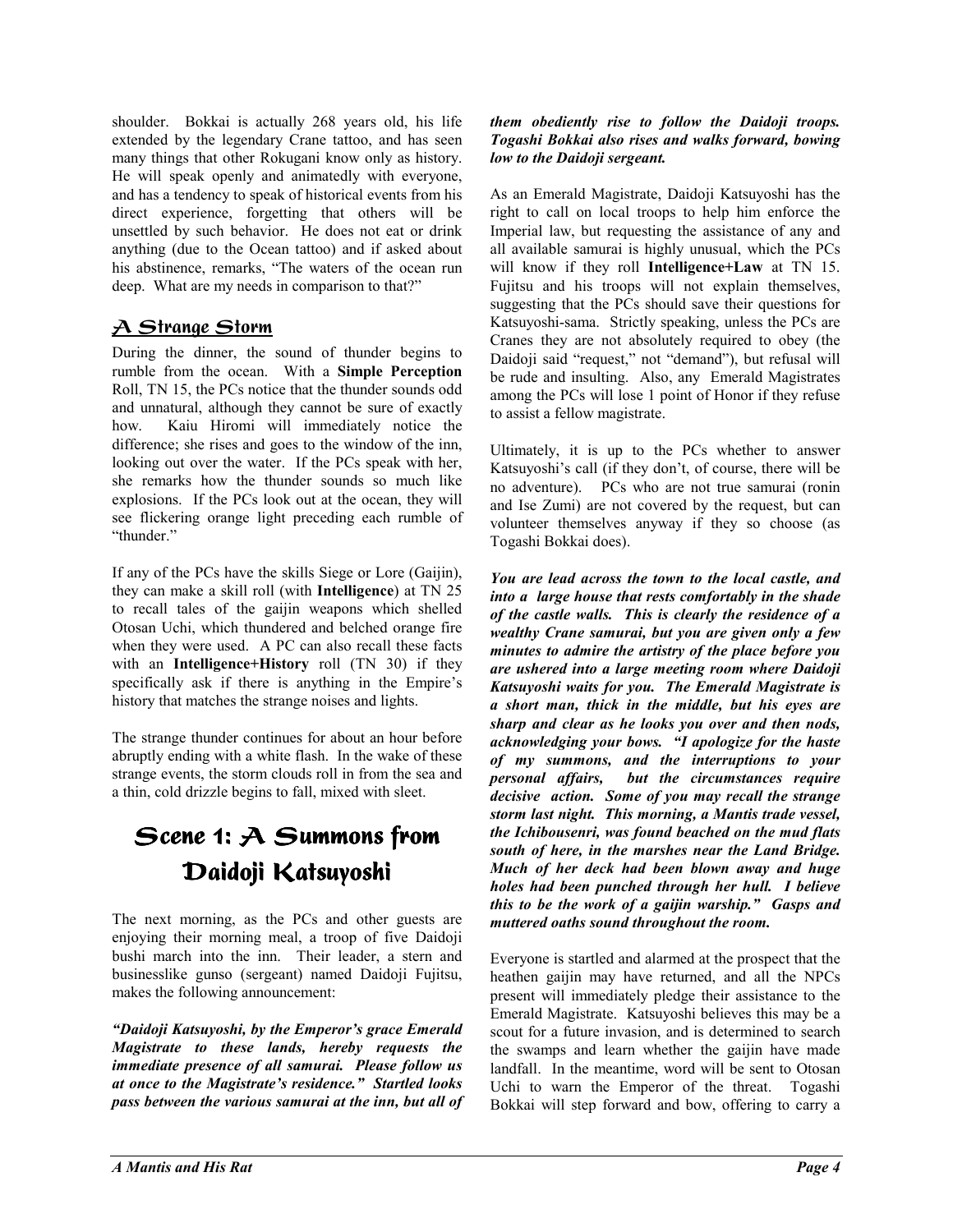letter to the Emperor. "It will be in the capital tomorrow evening," he promises with a small smile.

Matsuyoshi orders the assembled samurai to form three groups and search the marshes for any sign of gaijin invasion. Each group will be accompanied by a Daidoji bushi. The PCs will be assigned together, and accompanied by a soldier named Daidoji Makoto. Since the PCs' group is the largest, Katsuyoshi will order them to search the area near the beached Mantis ship, since this seems the most likely place to find the gaijin.

If the PCs have questions, Katsuyoshi can share the following information:

- A local fisherman named Mito found the beached Mantis ship early this morning, and reported it to a local bushi.
- The PCs can speak with Mito if they wish. A stoic old man who has been wresting fish from the sea since his earliest youth, Mito saw the beached ship from his own tiny fishing packet. He can describe, in vague terms, the same damage the PCs will discover at the site.
- No samurai has yet seen the ship in person, but Mito's testimony combined with the events of the "storm" last night is enough to convince Katsuyoshi of the need for immediate action.
- The Daidoji know of several sheltered coves in the swamps, some of which have been used in the past by pirates. Katsuyoshi suggests the PCs check these for signs of the gaijin. "We cannot allow them to gain so much as a foothold on our sacred soil."

Any PC who rolls **Simple Awareness** (+Ichi Miru, if they have it) at TN 20 suspects that Katsuyoshi has an ulterior motive in this rush to seek out supposed gaijin invaders. However, it will be impossible to determine what his real motives are. In actuality, Katsuyoshi hopes to acquire some gaijin weaponry (perhaps even some of the famed gaijin pepper) to strengthen the Crane Clan in case of war with the Lion.

### Scene 2:  $\mathcal{I}$ o the Mantis Ship

**Daidoji Makoto** will provide the PCs with water and marching rations (rice balls), and urges them to depart for the marsh as quickly as possible. He is a "typical" Daidoji," a stern, hard-faced man with his undyed hair in a topknot. He will be polite to the PCs and will attempt to cooperate with them as much as possible, but will not tolerate any insult to himself, his family, or his Clan. He dislikes Lions and Scorpions and will watch any such PCs carefully. Katsuyoshi has ordered him to try to acquire any gaijin weaponry he discovers under the pretense of taking evidence back for the Emperor.

It will take the PCs the better part of a day to reach the beached Mantis vessel. Much of this time will be spent trudging across the mud flats, and mud will quickly cake up on the PCs' sandals, weighing them down and seeming to suck the life out of their legs. Daidoji Makoto will remain alert and active despite the cloying weight of the mud, and keeps a sharp eye out for any sign of the gaijin.

In late afternoon, the PCs finally come in sight of the beached ship. It is a standard kobune, the awkward, square-shaped vessels which are considered the pinnacle of ship making in Rokugan, and the damage to the ship is easy to see even from a distance. There are ragged holes punched through the hull, and the deck is blown open and covered in scorch marks.

Investigation of the ship will reveal the following:

- **Perception+Investigation** (or Sailing) at TN 15 will note that there are very few bodies, and no sign of the ship's cargo.
- If the PCs examine the handful of bodies (without touching them, of course), they can see that while some were killed by arrows, others are marked with small clean holes. An **Intelligence+Archery** roll (TN 15) can establish that these holes were not caused by arrows, which would make a larger and more irregular wound.
- If the PCs examine the hull and deck, they discover a large hole blown out of the top and side of the ship. A **Perception+Siege** (or Lore – Shugenja) roll at TN 15 notes that the sides of the hole are buckled outward, as though by a large internal explosion. There are even bits of wreckage embedded in the far walls. Any shugenja (or a PC with the Lore  $-$  Shugenja skill) can say that a spell could cause such damage, but it would have to be very powerful.
- Any PC rolling **Simple Perception** at TN 20 while examining the area of the explosion will detect a faint scent of sulfur. A PC who notes this can roll **Intelligence+Lore (Gaijin)** at TN 25, or **Intelligence+History** at TN 35, to recall that gaijin pepper leaves that characteristic odor.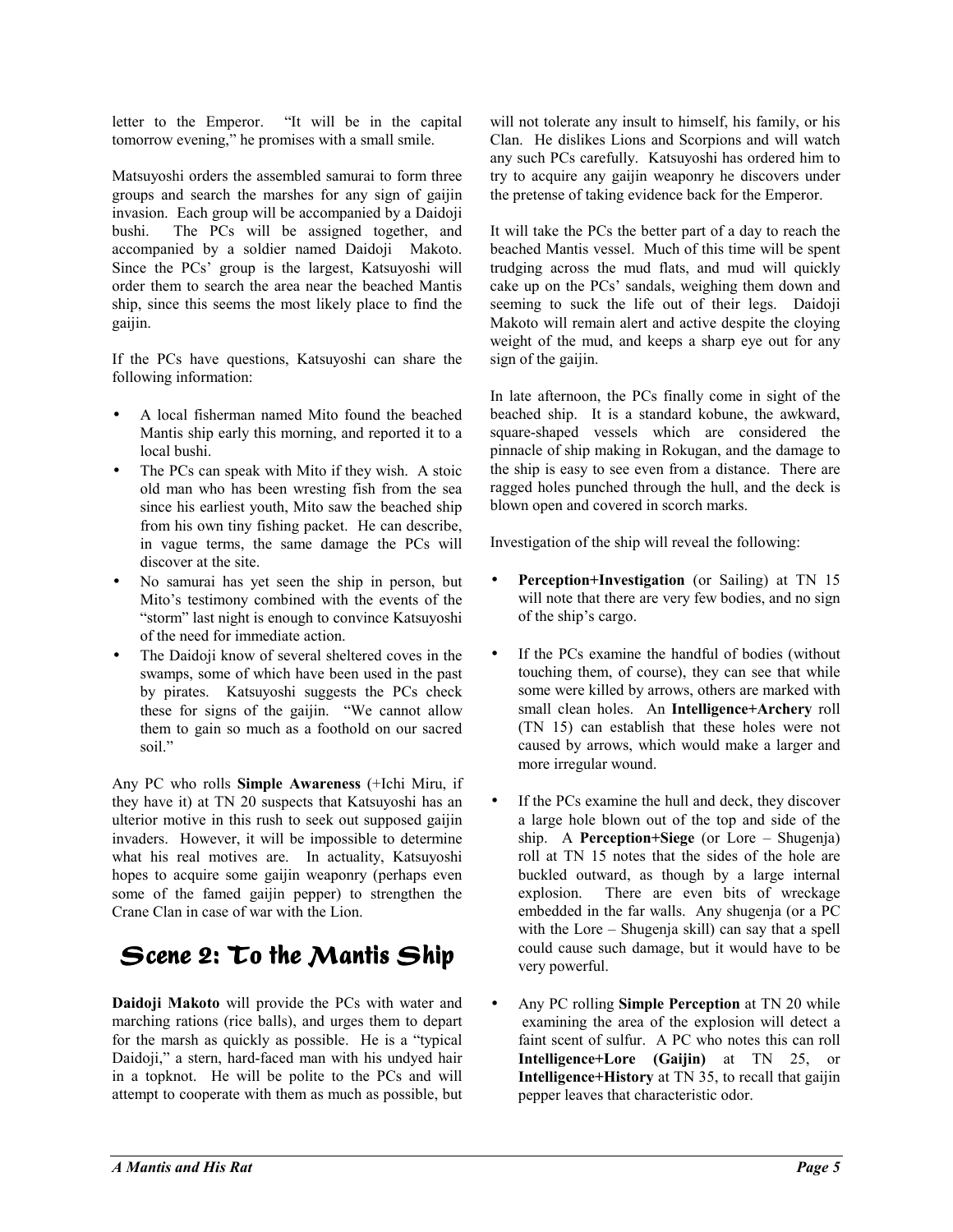- If the PCs examine the holes punched through the ship, they can roll **Simple Perception** (+Siege, if they have it) at TN 15 to realize that whatever made them traveled through the ship on a flat trajectory. If they roll TN 25 or better, they discover a heavy iron ball, the size of a man's head, embedded in one of the ship's timbers.
- There are several arrows embedded in both the deck and some of the bodies. The arrows are fletched in dark red, and can be identified (with an **Intelligence+Heraldry** or Archery roll at TN 20) as of Crab Clan make. If the PC makes TN 40 or better, they can tell that these particular arrows are of the sort favored by the Yasuki family.

Daidoji Makoto will be very interested in the various signs of gaijin technology to be found here. He will also notice the Crab arrows, and will become quite agitated at the thought that the hated, dishonorable Yasuki may be in league with the gaijin. If there are no Crab PCs, Makoto will become vocal in his condemnations of the Yasuki, proclaiming that the honorless scum would sell out the entire Empire to make a few koku. Regardless, Makoto will be eager to search the coast for any signs of the gaijin, and will encourage any PCs who seem reluctant to continue.

### Scene 3: The Ambush

Unknown to the PCs, their progress into the swamp has been observed. The Yasuki smugglers have learned, through spies in the village, that the Mantis ship did not sink and that samurai are now searching the marsh for the "gaijin invaders." They have ordered troops into the marsh to ambush and destroy these intruders, lest they discover the secret Yasuki base before their activities have been completed.

As the PCs enter the marshes to begin their search, the Yasuki troops spring their ambush. Unknown to them, however, a pack of ratlings is lurking nearby, hoping for a chance to strike at the "not-nice gray-gray mens" who have been troubling them lately.

*As you begin your search of the coastal swamp, your senses are assaulted by the fetid stench of rot and decay. The ground squishes unpleasantly beneath your feet, and progress is slow and wearisome. The tedium is suddenly interrupted, however, by a rattle of wood as a large group of men, all armed with yari (spears), spring from cover and charge you!* 

The PCs must roll **Simple Perception** at TN 15 to avoid being surprised on the first round. Surprised PCs can take no actions and are TN 5 to be hit.

The spearmen (they are commoner ashigaru, not samurai) are dressed in simple kimono of dark gray, and wear no identifying marks or symbols. There are eighteen of them, led by Yasuki Toguto, a Hida-trained bushi. His armor can be identified as Crab, but he wears no mon. Two spearmen can attack each PC; Toguto will personally attack whichever PC looks to be the strongest warrior.

This combat is designed to be deliberately unfair  $-$  the PCs, unless they are extremely lucky or unusually powerful, cannot hope to prevail against such numbers. Luckily, the nezumi (ratlings) will intervene after two combat rounds.

*You hear a massed cry of "Squeee-ya!" as over twenty ratlike humanoid creatures, a little under four feet tall, rush out of the thick marsh underbrush and set upon the spearmen. In moments the tide of battle turns.* 

The ratlings can be identified for what they are with an **Intelligence+Lore (Shadowlands)** roll at TN 10. Any Crab PC will automatically know them. Once they join the fight, only five spearman and Yasuki Toguto will be able to remain in combat with the PCs. The ratlings will kill the spearmen at the rate of four per round until none are left; two ratlings per round will die as well. The spearmen will not surrender (they know they can expect no mercy from samurai), but if the fight is going badly against them, they and Yasuki Toguto will try to flee and warn their superiors. The ratlings will easily hunt down the fleeing spearmen, but Toguto will get away unless the PCs chase him down. See Scene 6 for details of how the Yasuki smugglers will react to Toguto's warning.

| <u>Vasuki Ashigaru (commoner spearmen)</u> |  |  |
|--------------------------------------------|--|--|
|                                            |  |  |

| FIRE 2             | AIR <sub>1</sub> |
|--------------------|------------------|
|                    | Reflexes 2       |
|                    |                  |
| EARTH <sub>2</sub> | <b>WATER 2</b>   |
|                    |                  |
|                    |                  |
|                    | VOID 1           |
| School/Rank: None  |                  |
|                    |                  |

*Honor/Glory*: 0/0 *TN to be Hit*: 10 *Skills:* Athletics 1, Defense 1, Lore (Waterways) 1, Sailing 2, Stealth 1, Yarijutsu 2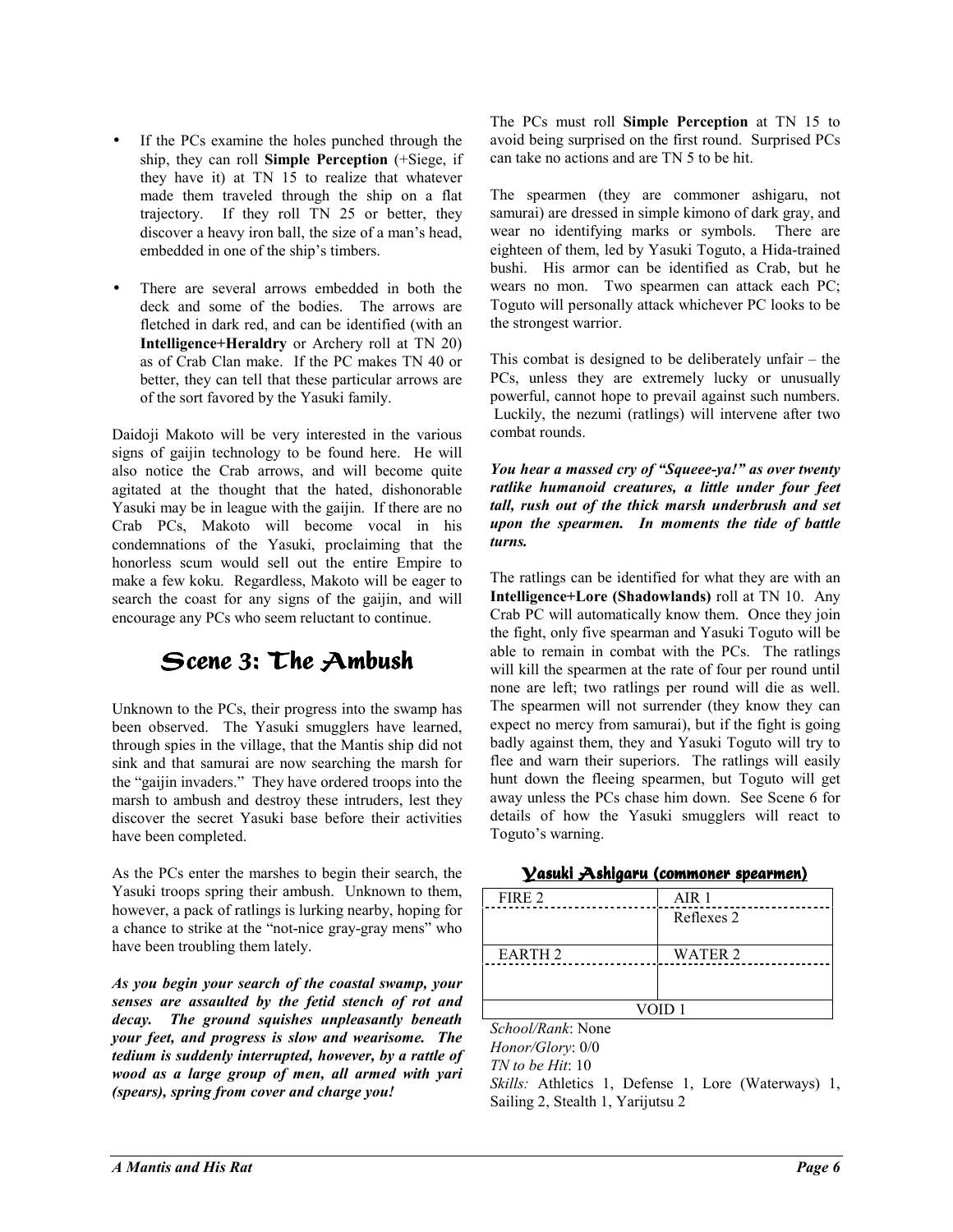*Advantages/Disadvantages*: None/Dark Secret (smugglers). *Equipment:* Clothing, Yari (3k3)

| FIRE 2            | AIR 2      |
|-------------------|------------|
| Agility 3         | Reflexes 3 |
| <b>EARTH 3</b>    | WATER 3    |
|                   |            |
| VOID <sub>2</sub> |            |

<u>Vasuki Toguto, smuggler bushi</u>

*School/Rank:* Hida Bushi 1 *Honor/Glory:* 0.6/1.0

*TN to be Hit:* 20 (light armor)

*Skills:* Athletics 2, Commerce 2, Defense 2, Etiquette 2, Iaijutsu 1, Kenjutsu 2, Lore (Gaijin) 1, Lore (Shadowlands) 1, Sincerity 2, Stealth 2, Tsubojutsu 2. *Advantages/Disadvantages:* Allies (Gaijin), Strength of the Earth (rank 1)/Dark Secret (Smuggler, Gaijin Allies).

*Equipment:* Light Armor, Daisho set.

### Scene 4: An Unlikely Alliance

When the battle is finished, the surviving ratlings regard the PCs warily, chittering and squeaking among themselves as they decide what to do. One larger ratling, who wears crude armor and carries a sword, steps forward and looks the PCs over carefully.

Any PC who rolls **Simple Intelligence** at TN 15 will recall that there have been rumors of Ratlings invading the southern Crane lands. If any of the PCs have played through the adventure "Winter Court: Kyuden" Asahina," they will have personal knowledge of the ratling problem. These particular ratlings do not belong to the Odd-Eye Clan that appears in that adventure, but are part of the same general "folk migration" which has brought them into southern Crane lands.

If any of the PCs can understand the Nezumi tongue, they can pick up the following from the general ratling chatter:

#### *Hey boss! Why we not kill them now and take shinyshinies?*

*I see blue-blue ones here! We should kill now, or they go back and bring more to our new home!* 

*Boss, boss, I bet we can trade for some real nice shinies with them!* 

*Where's Wh'ezir!? He's gonna start trouble!* 

The leader of this particular pack of ratlings is a ratling bushi named Rik'Tchik'Tchik, distinguished by his weaponry and his unusually large size (almost five feet tall). He will greet the PCs in crude, halting Rokugani. *ìYou enemy of gray men-men? Or you here to drive us out again like they do?*" He stamps his ratlike foot in frustration. "What we need to do to make you men*men leave us alone? Hm?î*

If the PCs are not immediately hostile (or if they start asking questions about the "gray men-men"), Rik'Tchik'Tchik will relax a bit and may even offer to trade with the PCs. "You got any shiny-shinies to *trade samurai-man? We make good deal.*" He will also share what information he has on the "gray menmen," especially if the PCs promise to attack them (or to leave the ratlings in peace). He and his fellow Nezumi know the following:

- The ratlings came here to Crane lands to escape "big nasty bad-magic" in their Shadowlands territory. After they got here, they settled in the swamps near a "big pond," but then the gray men appeared and drove them away from there. Now they are looking for a new home.
- The "gray men" are mean and don't want to trade like most gray men do. This confuses the ratlings a great deal. If there are any Crab among the PCs, the ratlings will ask them why their friends are acting so strangely.
- The ratlings have been trying to fight back against the gray men, but recently other men, strange men, came to visit the gray men. They have loud stinky weapons that burn and sting. The ratlings do not know how to fight these men. Daidoji Makoto will become very interested when the ratlings mention this, and overcomes his dislike of the ratlings long enough to question them at length about the "strange weapons."
- The ratlings know where the gray men are camped.

If the PCs ask to be guided to the base of the  $\degree$ gray men," Rik'Tchik'Tchik will agree to lead them there if they offer him something shiny and visually appealing (to ratling sensibilities, at least). Any bright, shiny object will work, but jewelry, trinkets, and weapons work best. If the PCs promise to destroy the "gray" men," Rik'Tchik'Tchik will be quite enthusiastic, and promises to help all he can.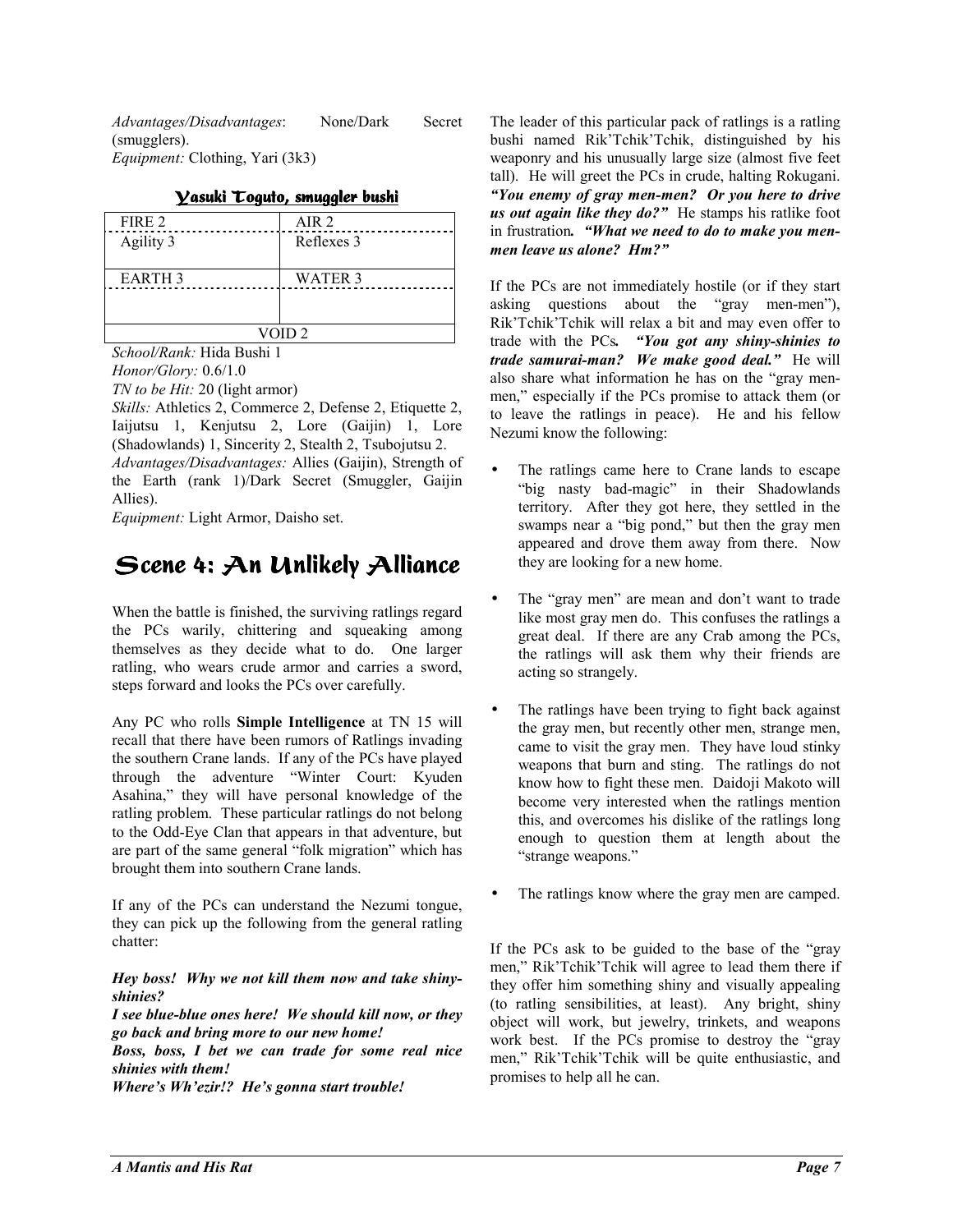Daidoji Makoto will be hostile to the idea of cooperating with the ratlings, which he says have been "marauding" Crane lands for many months now. If the PCs decide to work with the ratlings anyway, he will reluctantly go along with them, but makes it clear he considers their actions questionable and possibly dishonorable. He will also suspiciously question any Crab PCs (and especially any Yasuki PCs) about the activities of what appear to be their fellow Clansmen.

### <u>Rik'Tchick'Tchick and his Friend</u>

Once the deal is make, Rik'Tchik'Tchik turns to his fellow Nezumi and chitters to them for a few minutes. PCs who understand Nezumi Speech can interpret that he is explaining his mission to the rest of the ratlings and telling them to disperse and wait for him to return. The other ratlings nod obediently and chitter to each other before dispersing into the swamp. Rik'Tchik'Tchik turns back to the PCs, but before he can say anything, another, much smaller ratling runs up to him and chitters excitedly, dancing around at his feet. Rik<sup>T</sup>chik<sup>T</sup>chik chitters back and aims a few kicks at the smaller ratling, who dodges the blows with amazing agility and continues chittering eagerly. The ratling bushi finally puffs out his whiskers with an expression of throttled fury and speaks to the PCs.

#### *ìRikíTchikíTchik ready to lead you, samurai-man.*  This thing behind me called Wh'ezir. He very dumb rat, but he always follow me, so he come too."

If any of the PCs can understand Nezumi, they can interpret Rik<sup>'</sup>Tchick<sup>'</sup>Tchick and Wh'ezir's conversation as follows:

Wh'ezir: "Me go with you boss! Me good rat, follower *of great and powerful Rik'Tchik'Tchik!*"

Rik'Tchik'Tchik: "Wh'ezir not go with me! It be *important mission with samurai-men. Canít be distracted by stupid rat! You go away and steal from someone else!î* 

Wh'ezir: "Me be good boss! Please please please  $please$ !*"* 

Rik'Tchik'Tchik: "No-no! Stupid rat, stay here and *not bother me!*" (Tries to kick him.)

Wh'ezir (dodging): "Wh'ezir not stay here, follow *great and magnificent Rik'Tchik'Tchik!* And so forth.

### $\overline{\mathcal{A}}$  Night in the Swamp

Night will fall soon after the PCs finish their meeting with the ratlings. Presumably the PCs make camp (moving through a swamp at night is extremely dangerous). It is up to the PCs how paranoid they want to be this evening (do they light a fire? Set watches?) but, regardless, nothing will disturb them.

If they agreed to a deal with Rik'Tchik'Tchik, however, their night is more interesting. The ratling bushi is polite by the standards of his race, and may even help the PCs scrounge for food and drink, but his parasitic companion Wh'ezir is a colossal annoyance. The little ratling scampers around the party constantly, chittering and gesturing, snatching for shiny objects and watching for chances to root through the PCs' traveling packs. Nothing the PCs say or do will dissuade Wh'ezir from these obnoxious activities, and by morning at least some PCs will undoubtedly be missing a few small, shiny objects. If any of them are especially mean to Wh'ezir, he may slip mud, dead animals, or other unpleasant things into their packs. Rik'Tchik'Tchik looks frustrated and apologizes occasionally for the creature's antics: "He stupid-stupid rat, but he so quick, we never able to get rid of him."

Wh'ezir's special advantages of Paranoid Git and Skitter enable him to escape any snare or trap and to dodge any attack (even a missile or spell) so long as he sees it coming. Since he is also a hyperactive little creature who never seems to rest or sleep (at least not where the PCs can see) he will be able to avoid any immediate consequences for his irritating activities. Wh'ezir is basically a comedic figure, a tormenting little pest who never goes away, no matter what the PCs try.

### Scene 5: Kitahachi's Plight

The next morning, the PCs (perhaps somewhat the worse for wear after Wh'ezir's activities) can resume their journey through the swamp. If they hired Rik'Tchik'Tchik to help them, he leads them directly toward the Yasuki base, deftly avoiding patches of quicksand and tangles of bamboo. Around midmorning, the journey is interrupted by the sounds of a fight, coming from beyond a nearby patch of woods: battle cries, yells of pain, and the clack of wood on wood. If the PCs investigate, they witness the following scene:

*In a clearing beyond the trees, you see a strange battle. A compact, tough-looking man, wearing the*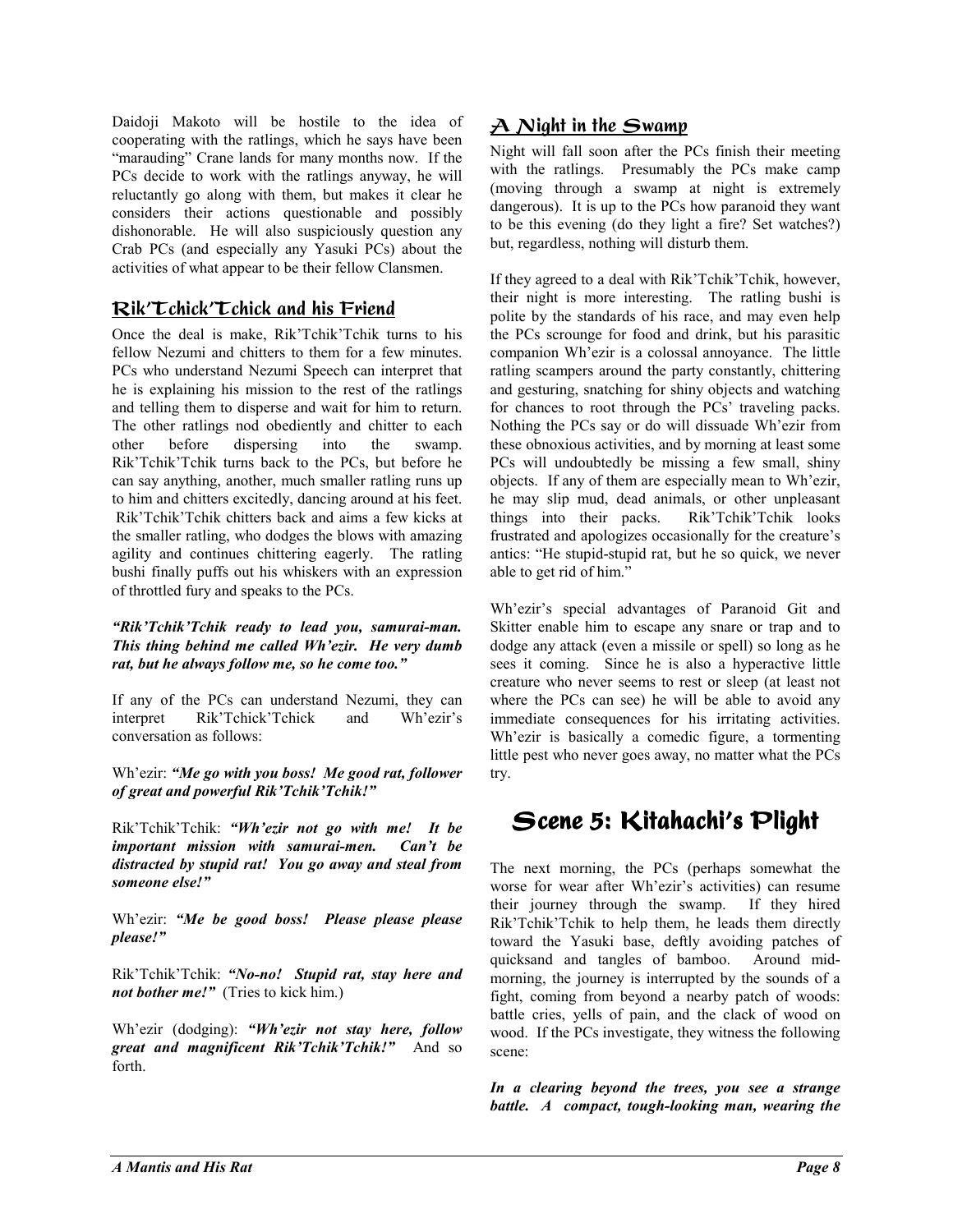*topknot of a samurai but dressed only in torn pants and sandals, is battling five spearmen dressed in the same dark gray peasant clothes you remember from yesterday. The samurai is armed only with a piece of rotten wood, which he wields with surprising skill. One of the spearmen is standing back, clutching a bleeding head. The other four are slowly pressing the*  samurai back, using the advantage of their spears' *reach.* 

This man is Kitahachi, a Mantis Clan samurai and the second-in-command of the Ichibousenri. If the PCs ask, they can spot the Mantis mon on his pants with a **Perception+Heraldry** roll at TN 15. He survived the battle and is now searching for his missing crew. The ashigaru were making a routine patrol around the base when they stumbled across him.

Presumably the PCs will intervene; if they don't, the ashigaru will kill Kitahachi within a few rounds. They will then take his equipment, burn his body, and head back for the Yasuki base. PCs who watch this without revealing themselves lose 2 points of Honor for failing to help a fellow samurai, but they can follow the ashigaru to their base.

If the PCs attack, the ashigaru will try to flee as soon as they see the situation. If the PCs do not hunt them down, they will alert the base (if Toguto did not do so already). If any of the ashigaru are taken alive (due to being reduced to Out in wounds, for example), they will say nothing unless they are tortured (a dishonorable activity, costing one full Rank of Honor for any PC except Scorpions and Ronin, who lose only 3 points). In that case they can reveal the following (one piece of information per 3 Wounds of torture):

- The location of the Yasuki base. Rik'Tchik'Tchik can verify this information.
- The base commander is Yasuki Benkai. He is rich and has powerful friends, and the PCs will regret troubling him.
- The base normally boasts a ship, forty to fifty peasant troops (sailors and ashigaru), and four Yasuki samurai (Benkai, Toguto, Korin, and Maresuke). Maresuke is a shugenja.
- A gaijin ship has come to the base sometimes. Benkai's ship sails out and escorts the gaijin in to the base. The gaijin have strange dark skins and round eyes, and carry weapons that spit fire and smoke.
- The gaijin have delivered a large and valuable cargo.
- These peasants are unaware of the fate of Toguto and his troops (they left the base on their patrol yesterday morning). They will not want to believe PCs who claim to have destroyed Toguto's ambush.
- The peasants do readily admit they have been having trouble with the ratlings. "But they haven't been much trouble since the gaijin came with their magic weapons."
- Much of the crew of the Mantis ship are being held prisoner in the base. The peasants don't know why they were kept alive.

Kitahachi, if saved, is profoundly grateful, and thanks the PCs with great eloquence. He identifies himself as the second officer of the Ichibousenri, and explains that he was knocked overboard during the battle and managed to swim to shore. He is now searching for his ship's crew, many of whom were taken alive. He asks the PCs to help him with his quest, and also asks if they have any spare weapons, since his own were lost in the sea.

Kitahachi is generally a friendly and practical man, as befits a sailor of the Mantis Clan. He normally has no prejudices against other Clans, but is currently a bit suspicious of Crabs (especially Yasuki Crabs) due to his recent experiences. He does not consider himself inferior to the PCs merely because he is of a minor Clan (an attitude which will irritate Daidoji Makoto). Kitahachi doesn't know quite what to make of the ratlings (he has never seen such creatures before) and when not otherwise occupied will watch them (especially Wh'ezir) with an expression of mingled fascination and revulsion.

Kitahachi carries the blood of Osono-Wo in his veins, making him immune to the effects of weather and temperature. If the PCs ask how he survived the swim to shore, or mention his lack of clothing, he smiles and says, "The storms have always been my friend, and all forms of weather are kind to me."

Kitahachi can provide the following specific information about recent events.

The Ichibousenri was on its way back to the Mantis islands, returning from a trip to Crane lands. The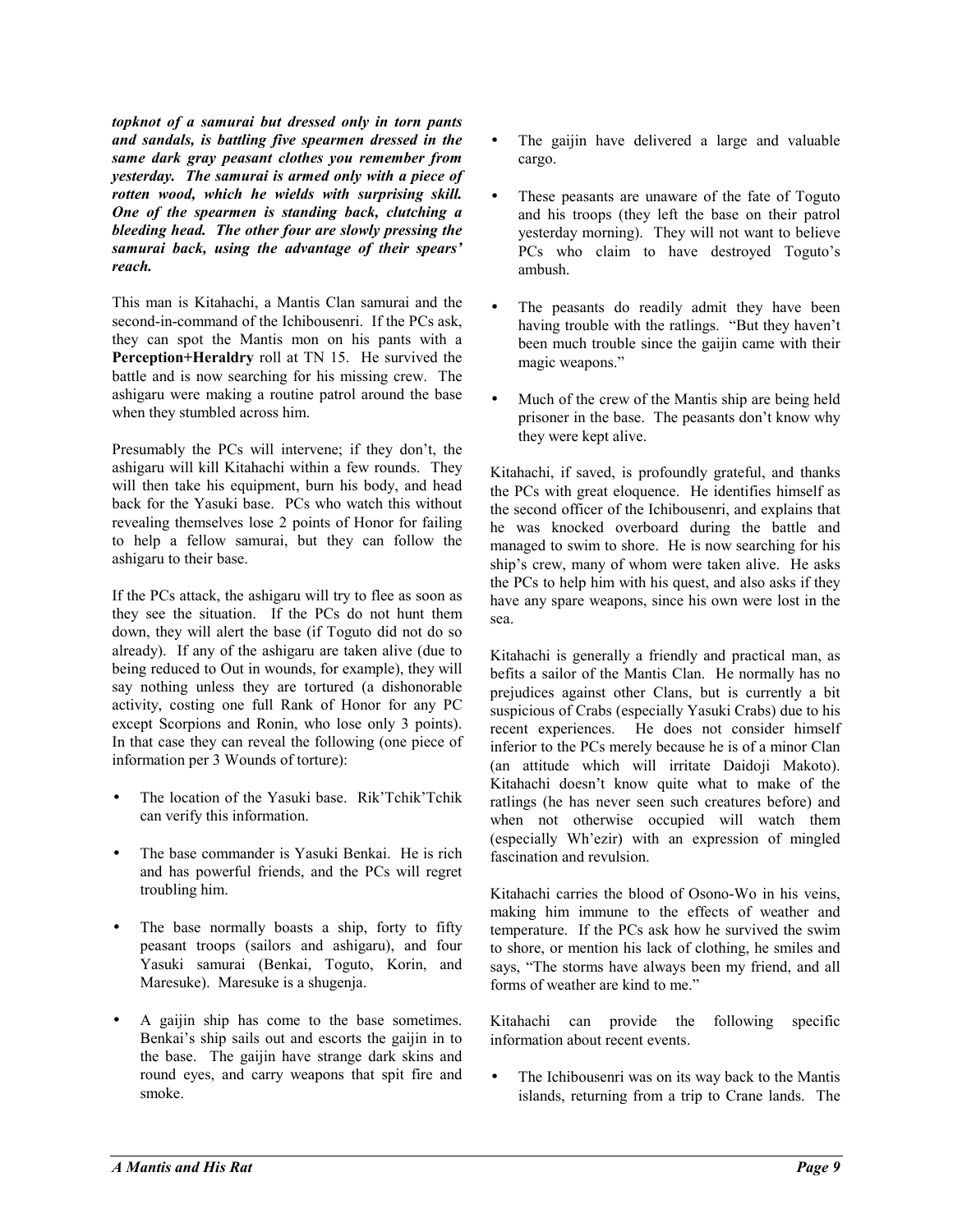ship's captain (the now-dead Kanetori) chose to risk a night voyage to try to outrun the approaching storm.

- They encountered a strange, sleek-shaped vessel, a gaijin vessel, which attacked them with weapons of smoke and fire. Kitahachi was knocked overboard by the shock of the first attack. Captain Kanetori was able to call upon the fire of Osano-Wo to strike the gaijin vessel and damage it, but he was killed immediately thereafter.
- A Yasuki vessel arrived shortly thereafter and joined the fight on the side of the gaijin. Kitahachi swam for his life when he saw that. He glimpsed some of his crew being taken aboard the Yasuki vessel as prisoners.
- He soon swam out of sight of the ships. A few minutes later, a loud explosion boomed across the water, and he glimpsed flames behind him. He presumes the Ichibousenri was sunk by the blast. If the PCs tell him it survived, he is delighted, and laughs at the foolish gaijin. "They should have blown out the bottom of the ship, not the deck!"

Kitahachi has spent the day-and-a-half since traveling through the marsh, trying to track down the Yasuki vessel. "From the speed with which it appeared, it must be based close by." He becomes quite excited if the PCs share Rik'Tchik'Tchik's information, and urges them to attack the Yasuki at once.

If the PCs did not hire Rik'Tchik'Tchik, they will probably be wandering through the marshes, Daidoji Makoto leading them toward various minor inlets and anchorages known along the coast. If they try to follow the tracks of the ashigaru who ambushed them, they will need three Perception+Hunting rolls at TN 30 to find their way to the Yasuki base. In this case they will never know about Kitahachi.

If they lose the trail (or never follow it), then in early afternoon they will stumble across evidence of the fight between Kitahachi and the ashigaru (broken weapons, trampled ground, bloodstains). From there, a single Perception+Hunting roll at TN 20 will lead them to the Yasuki base.

### Scene 6: The  $\bm{\mathsf{Y}}$ asuki Secret **Base**

It will be early afternoon by the time Rik'Tchik'Tchik leads the PCs to the Yasuki base. If they did not use the ratling's help, but instead followed the trail from the ambush site (or from where Kitahachi was killed), it will be late afternoon when they arrive. In either case, they will see the following:

*From a copse of dense trees atop a low hill, you look down on a small sheltered harbor. A simple encampment, consisting of crude huts and tents, hugs the shore. You can see what appears to be a large, low, fortified structure on one side of the base, and near the middle is a wooden corral containing a dozen men in Mantis green. Ahigaru stand guard at both places.* 

*In the bay are two ships, one a proper Rokugani kobune and the other a strange, sleek vessel, with multiple masts and a knife-like bow. You can see a smaller boat, similar in design to the large gaijin vessel but without the masts, drawn up on the beach. Several gaijin with brown skins and straight black hair, dressed in loose-fitting robes, are seated in the boat. Others are standing on the shore, speaking with gray-clad men who are clearly Rokugani.* 

The layout of the base is shown on Map #1. The exact condition and defense of the base depends on whether anyone got here to warn of the PCs' presence. If the base was not alerted, there will be four ashigaru guarding the powder bunker (the fortified structure), four guarding the Mantis prisoners, and a group of six more patrolling the perimeter of the base. The remaining peasants (twelve of them) are "off-duty," unarmed, and carrying out various menial tasks around the camp.

If the base has been alerted, there will be four ashigaru at the bunker, six at the prisoner corral, and two groups of eight patrolling the perimeter of the base on opposite sides. Also, if Toguto made it here alive, he will be accompanying the other three Yasuki as they meet with the gaijin.

The two gaijin leaders, Akbar ibn Jahar and Hasan ibn Aldreb, are negotiating with the Yasuki merchants on the price for the Mantis sailors, who are being sold as slaves (Yasuki Benkai's greed having got the better of him). If the PCs arrive at midday, they will be in the process of loading the longboat with gold and silk to pay for the latest shipment of gaijin pepper. If the PCs arrive in late afternoon, the gold and silk have already been transferred to the gaijin ship, and final negotiations have begun on the sale of the Mantis prisoners.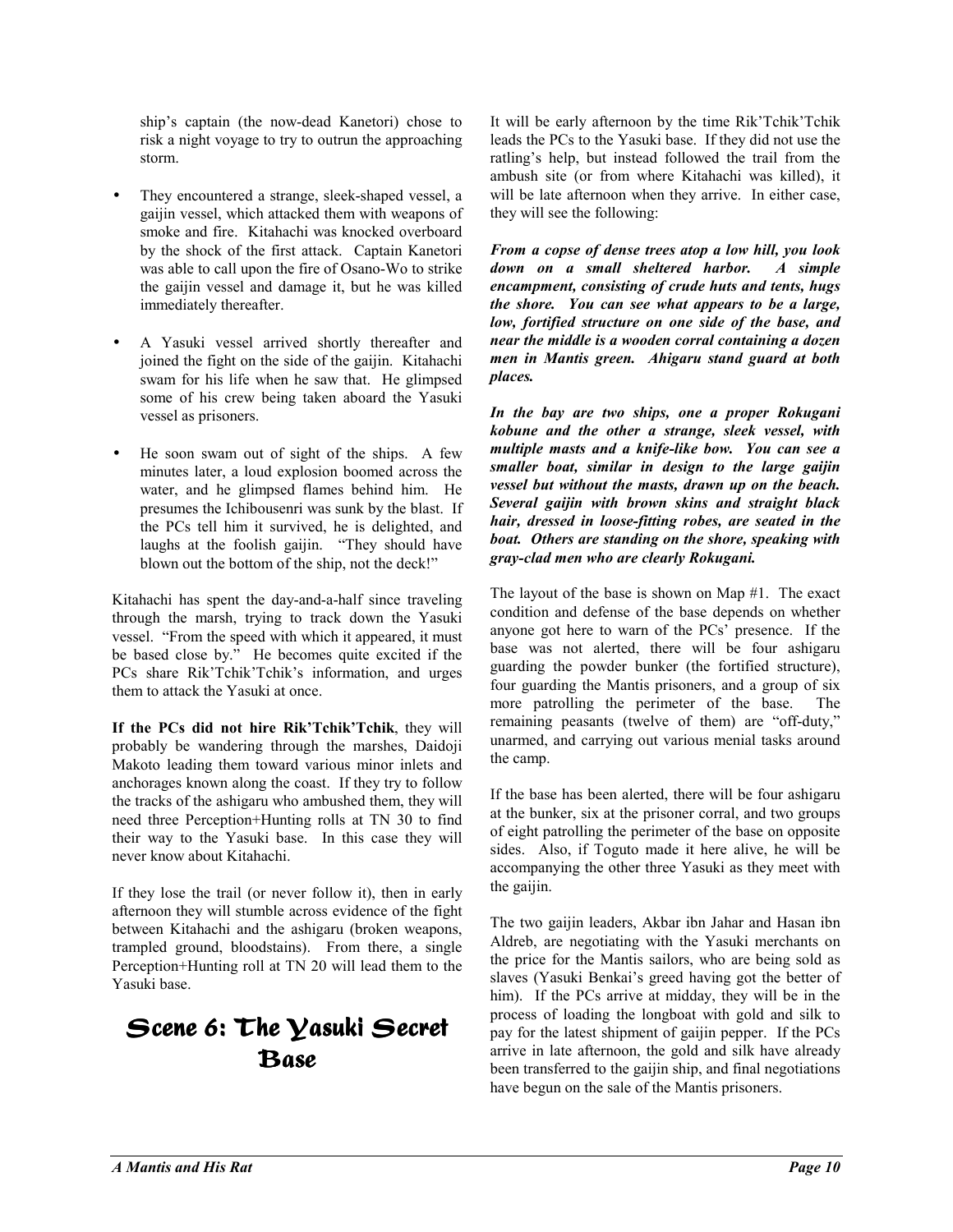The PCs have several possible options here, and it is up to them how (and if) they attack. Kitahachi will advocate an immediate attack with the goal of freeing his crew from the corral ("they can arm themselves, once they are free"). Daidoji Makoto will prefer a more cautious (one might almost say "sneaky") approach, spying out the situation and learning the enemy capabilities before attack. Rik'Tchik'Tchik will defer to the humans' judgment, observing only that the "strange humans" (gaijin) carry dangerous weapons. Regardless, if the PCs attack, all three will do their best to help.

If the PCs remain in hiding and observe the scene, they will eventually see the gaijin begin loading the Mantis prisoners onto their ship. If Kitahachi is here, he will now become frantic, declare "If you won't do the honorable thing, I will!" and attack on his own. Only force, or the Obeisaseru skill, will stop him. If the PCs do stop him and wait further, the gaijin ship sails away with the evening tide, and the Yasuki camp relaxes for the night (patrols are reduced in half, and there are no longer troops guarding the corral). This decision will cost the PCs Honor, as they have allowed samurai to be taken away as prisoners by the gaijin.

Whenever and however the PCs do attack, the base defenders will react as follows:

- Unarmed peasants will rush to their tents and arm themselves. It will take them four rounds to join any combat.
- The ashigaru at the powder bunker will rush to engage the PCs. The ashigaru at the corral will remain there to guard the prisoners, but will engage any PCs who go near them.
- If the PCs bypass the perimeter patrol(s), those troops will reach any combat in two-three rounds, depending on how far away they are when action begins.
- The gaijin and Yasuki will spend the first round quickly deciding what to do. The gaijin will then try to push off their longboat and row for their ship. It will take them two rounds to push into the water, and they will be in arrow range for four more rounds. If the PCs threaten them, the two gaijin merchants (Akbar ibn Jahar and Hasan ibn Aldreb) will fire their pistols and then (if need be) draw scimitars.
- Yasuki Benkai, Yasuki Korin, and Yasuki Toguto (if he made it here) will draw swords and attack as

soon as the gaijin begin to depart. Yasuki Maresuke will cast Elemental Ward on himself and then use his spells against the PCs.

- The captured Mantis sailors will try to help as best they can, by reaching through the bars to grapple their captors, snatching up bits of junk for weapons, and so forth. If they are freed from the corral (it will take one round to force/break the gate from outside), they arm themselves with whatever they can find and join the struggle.
- The gaijin ship is too far offshore to attack with arrows, but could be hit by spells. If it is threatened in this manner, the ship's cannon fires a single shot, sending a cannonball screaming overhead to shatter a tree on the far hilltop. All PCs must roll Fear at Rank 4 (TN 20) to continue to attack the ship. Regardless, the gaijin vessel will escape unless the PCs blast it with enough Fire spells to completely engulf it (the gaijin are pretty good at firefighting). If not destroyed, the gaijin vessel sails away, never to be seen again.

The Yasuki will fight to the death unless they see a good chance to escape. If Yasuki Maresuke believes their cause to be doomed, he will run to the powder bunker and detonate it with an Inflame spell (it will take him two or three rounds to get there, depending on where he is when he makes this decision). See "Gaijin" Pepper" for details of what will happen if the powder detonates.

### <u>A Mantis and His Rat</u>

Rik'Tchik Tchik will fight willingly alongside the PCs so long as they seem to have a good plan and be doing well (if the fight turns badly against them, the ratling flees). Wh'ezir, however, does nothing useful during the fight, merely hopping around excitedly, wringing his paws and chattering, "Oh my, oh my" in Nezumi. He is completely focused on the spectacle of combat and ignores everything else.

At some point during the fight, Kitahachi should either lose or break his weapon. Looking around quickly for something else to use, he espies Wh'ezir's pink tail twitching nervously back and forth. With lightning speed Kitahachi snatches up the hapless ratling and proceeds to use him as an improvised two-handed weapon, smashing the miserable, screeching, struggling ratling into his foes with cheerful abandon.

A ratling is a 1k3 weapon.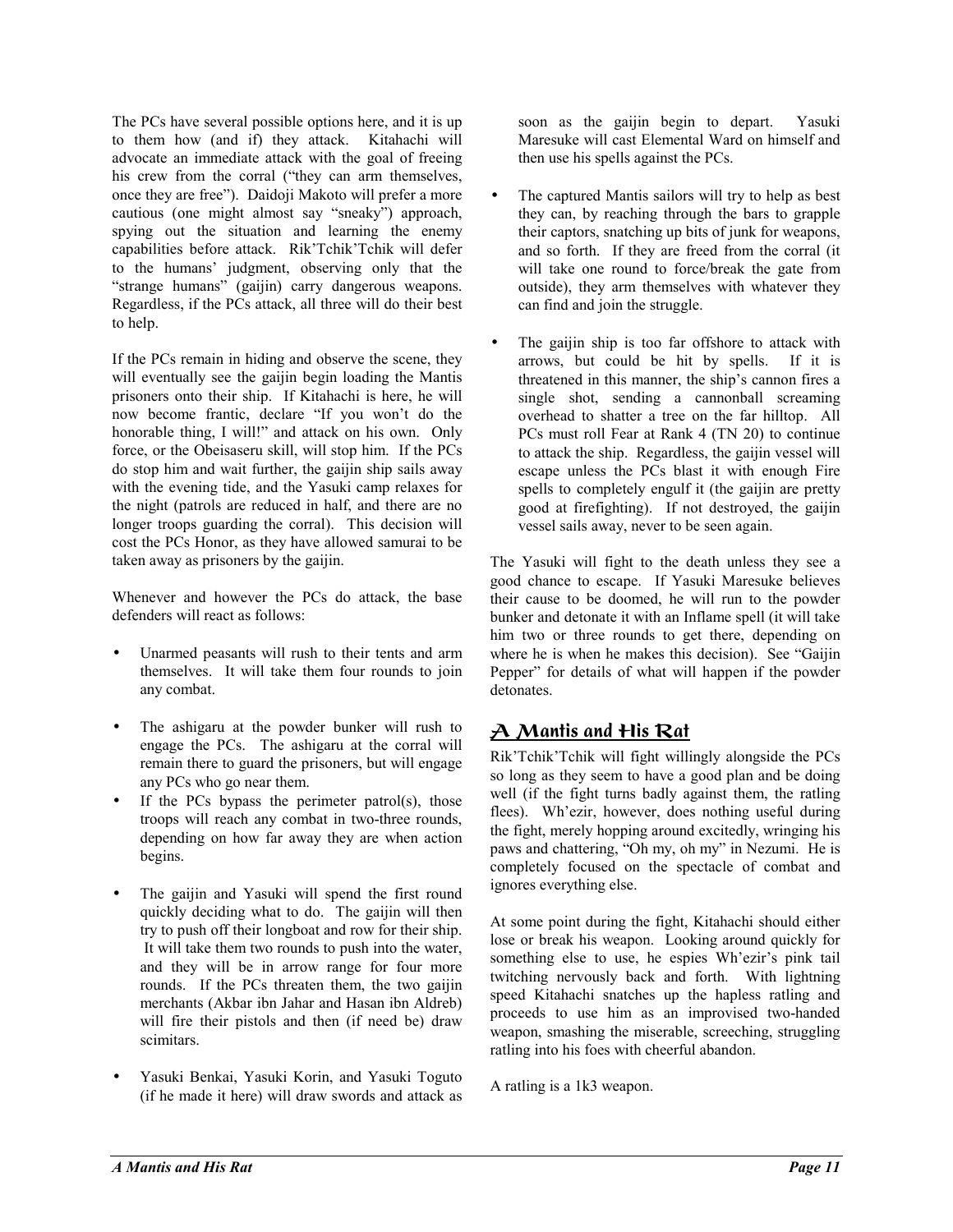Wh'ezir shrieks and chitters wildly throughout this event, although he loses energy and volume as Kitahachi continues to smash him into the enemy. If anyone in the party can understand Nezumi, they will pick up the following from the desperate ratling's squeals:

*Whoa, whoa! Put Whíezir down! Me not do it!*  $<$ Crack $>$ 

*Whíezir good rat, me only borrow! Me give back!* <Smash>

*I not know shinies yours! Me find in woods!* <Thud> *Me not put those things in your stuff!* <Smack>

*Me just tryin' give you presents! Me bring fun ...* <Thawack>

*Ow! Wh'ezir not weapon! Whe'zir good rat!* <Crash> You hurtin<sup>*'</sup> Wh'ezir! Me hurtin' real bad samurai*-</sup> *man!* <Smash>

*RikíTchikíTchik not let you hurt me. He gonna ...* <Crash, Smash, Wack>

*Now Wh'ezir real mad. When I gets out I'm gonna...* <Smash>

*Ohhhh! Wh'ezir's a die'n. Oh, it hurts...* <Thawack, Smack, Smash>

**Ohhh, the pain...** <Crash>

At the fight's end, Wh'ezir is left lying on the ground, semi-conscious and moaning in agony. (He has one Wound remaining.) Vengeful PCs can kill him if they wish (he can't dodge them in his present state), although even the most stony-hearted Lion may feel that Wh'ezir has already suffered enough...

### <u>Gaijin Pepper</u>

The bunker is built of stout timbers, reinforced with earth; the interior is actually sunk several feet into the ground. Within are over thirty barrels filled with gaijin pepper. The barrels are normally sealed, but can be pried open easily enough.

If the gaijin pepper is detonated (by Yasuki Maresuke, or by the PCs), the bunker blows sky-high with a tremedous crash. Everyone around the bunker takes 20k15 damage, reduced by 1 die per five yards distance from the explosion. If the PC is behind soft cover (such as a tent, or another human being), the top three dice are dropped. If the PC is behind hard cover (earth, stone, solid wooden construction), drop the top five dice.

Regardless, both Kitahachi and Wh'ezir will miraculously survive the explosion with one Wound remaining.

### <u>Aftermath</u>

If all the Yasuki die, or the bunker is blown, the remaining ashigaru will try to flee. They will not willingly surrender, nor will the Yasuki. Prisoners will only be taken alive if reduced to the Out rank, in which case the PCs can take them back for trial. They will refuse to talk in any case.

If the PCs actually manage to capture a gaijin (unlikely, but possible), they will feign ignorance of Rokugani while looking for a chance to escape.

Yasuki Benkai and Hasan ibn Aldreb both carry one of the Tears of the Oni, the small crystal slivers taken from the Oni's Eye. The Kolat uses these items to supervise and communicate with its most important agents. Any shugenja PC will be able to tell that these are items of power, but their exact function and purpose cannot be determined. None of the prisoners will ever reveal anything about the Tears of the Oni. Regardless of whether the PCs keep these items, or hand them over to the authorities, they will mysteriously disappear a few weeks later. The Kolat cannot allow them to remain in the hands of enemies.

The two large tents in the center of the camp belong to the Yasuki. If the PCs search these tents, they discover several scrolls containing detailed accounts of payments for shipments of gaijin pepper. They also discover several scrolls written in a strange, ciphered text, one the PCs have never encountered before. PCs with the Cipher skill will be able to tell that it will take weeks, perhaps months, of study to break this cipher...if it can be done at all. The scrolls, like the Tears of the Oni, will disappear mysteriously a few weeks later.

If Daidoji Makoto is still alive, he will speak at some length on the villainy of "dishonorable Yasuki merchant scum<sup>3</sup> and argue that the gaijin pepper should be preserved as evidence against them. He will advocate this position very strongly, even going so far as to suggest carrying a few barrels back to the village immediately. PCs who succeed on a Contested Perception vs Awareness roll can tell he is not being completely honest here, but he will never admit to any questionable motives. Only if all the PCs are against him will he back down (Kitahachi could care less).

If Kitahachi survived, he and his remaining crew will thank the PCs for their help and promise to remember them in future. "You have the gratitude of our house, and of the Mantis Clan," they say. The crew will ask Kitahachi to captain their next ship, but he declines. "It's strange, but I feel as though I've fulfilled my life's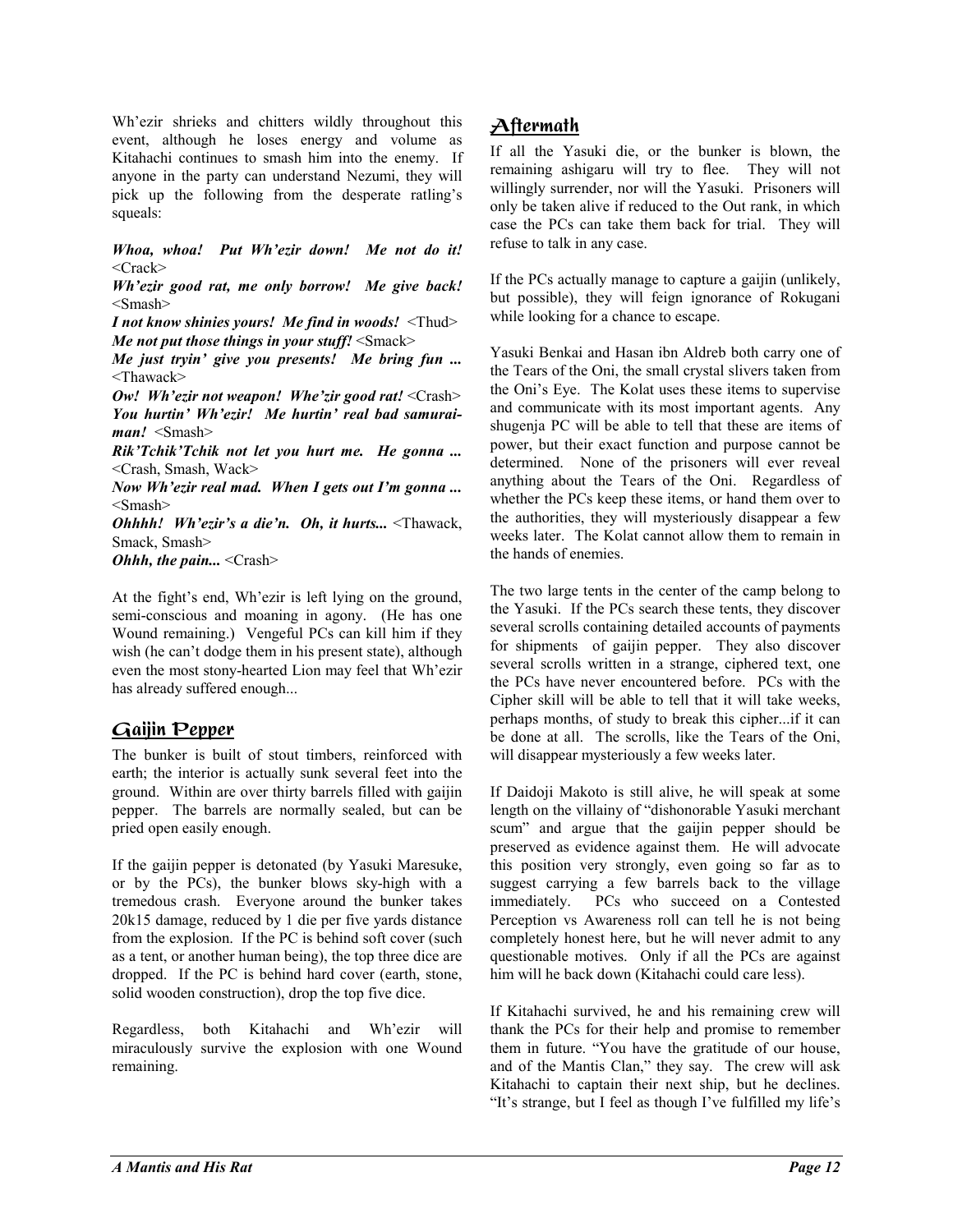work already. I will return to my home and start a new life."

If Rik'Tchik'Tchik survived, he loots the camp for an assortment of small shiny objects, and collects a bundle of yari from the fallen ashigaru. He chitters thanks to the PCs for defeating the "bad gray men-men" and comments "it good to finally know what Wh'ezir useful for." He then departs to rejoin his tribe; if Wh'ezir yet lives, he limps weakly after his chief, still moaning and whimpering.

### <u>No Combat?</u>

If the PCs decide to withdraw and seek help from the rest of the Empire, Kitahachi will denounce them as cowards and leave their company. Daidoji Makoto will go along with such a course, suggesting that "brave Crane troops" can get here quickly. The ratlings go their own way. However, whenever the PCs return with help, they find the base completely gone, only a few tracks and bits of junk suggesting it was ever here.

### Scene 7: Conclusion

Assuming the PCs successfully defeat the smugglers and return to the Crane village, they are met by the other local samurai (who had no luck in their search of the swamp) and immediately escorted to see Daidoji Katsuyoshi. He will ask them to report what they have discovered, and listens to their story attentively.

If the PCs destroyed the store of gaijin pepper, Katsuyoshi is disappointed and angry, but hides it well ñ the PCs will have to roll **Awareness+Acting** (or Ichi Miru) at TN 25 to see the subtle signs of his emotions play across his face. If the PCs don't mention the gaijin pepper, Katsuyoshi will ask Daidoji Makoto (or the PCs, if Makoto died) whether they recovered any ìevidence of gaijin weaponry, such as their accursed powder." If he is told they did not, he murmurs, ìUnfortunate. It would have been good to have it as evidence against the Yasuki."

If the PCs went along with Makoto' suggestion to bring some of the gunpowder back as evidence, Katsuyoshi nods with a pleased look. "Excellent, this will be final proof of the Yasuki treachery. You have done the Empire a great service." He will react in a similar, but more restrained, fashion if the PCs brought no powder with them but left it intact in the swamp.

Regardless, Katsuyoshi thanks the PCs for their services to the Empire. "All the Empire stands in your debt, and

the Emperor himself will hear of your deeds at the Winter Court." Each PC is also offered a gift  $-$  a single item of fine quality (can be a weapon, but not a katana). Polite PCs refuse twice...

Katsuyoshi is truthful about one thing, at least  $-$  both the Crane Clan and the individual PCs are hailed at Winter Court as heroes for protecting the Empire from the gaijin threat. The PCs receive Glory as listed at the end of the adventure, and their Clans have earned favors with the Crane. The PCs also learn that three midranking Yasuki daimyo have committed seppuku after being "exposed" for their involvement with Yasuki Benkai's smuggling activities (these are actually "fall guys" for the Kolat, of course). Oddly, however, if they brought back any gaijin pepper they hear nothing of it being presented to the Emperor as evidence. How curious.

And in the months that follow this incident, the PCs can't help feeling as though someone is watching them. All surviving PCs must write "Minor Enemy: Kolat" on their character sheets.

### Rewards and Consequences

At the end of the scenario, any PCs with Shadowlands Taint must make a Simple Earth roll with a TN of  $5 + (5)$ x Taint Rank). If the roll is failed, the PC acquires one additional point of Taint.

### <u> Experience Point Awards:</u>

| Playing through the scenario:                 |  |
|-----------------------------------------------|--|
| Finding the Yasuki base:                      |  |
| Defeating the Yasuki (and driving off the     |  |
| Gaijin):                                      |  |
| Destroyed the gaijin pepper                   |  |
| (all PCs except Daidoji):                     |  |
| (Daidoji/Scorpion PCs only) Ensured that some |  |
| gaijin pepper made its way into your family's |  |
| hands:                                        |  |
| <b>Total Possible Experience Points</b>       |  |
|                                               |  |

### <u> Honor Awards/Penalties:</u>

| Saving Kitahachi and the Mantis sailors: | 1 point   |
|------------------------------------------|-----------|
| Destroying the smuggling operation:      | 1 point   |
| Failed to save Kitahachi:                | -2 points |
| Failed to save the Mantis sailors:       | -4 points |

### <u>Glory Awards:</u>

| Defeating the Yasuki smugglers: | 2 points |
|---------------------------------|----------|
|                                 |          |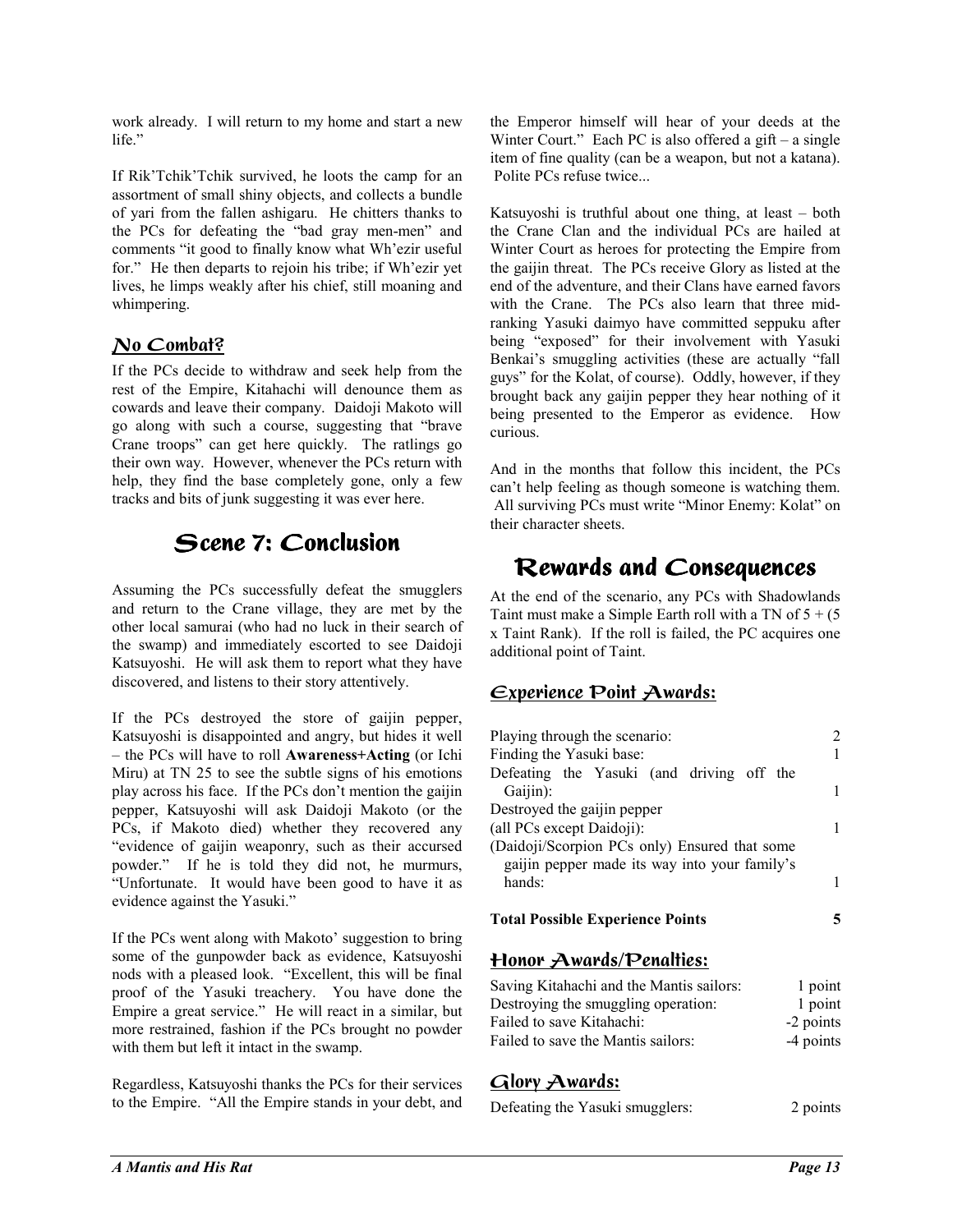| Destroyed the gaijin pepper:                    | 1 point |
|-------------------------------------------------|---------|
| Rescued the Mantis sailors:                     | 1 point |
| (Daidoji/Scorpion only) Recovered gaijin pepper |         |
| for their family/Clan:                          | 1 point |

### Gifts

If the PCs drove off the gaijin, defeated the Yasuki, and reported back to Daidoji Katsuyoshi, they will each receive an item of fine quality. This can be a weapon, but not a katana.

### <u>Intangible Awards (and Penalties)</u>

- If the PCs dealt with Rik'Tchik'Tchik and treated him fairly, they each gain the **Ratling**  Ally: Rik'Tchik'Tchik advantage.
- If the PCs rescued both Kitahachi and his crew, they gain the advantage **Minor Allies: Mantis Clan**.
- Finally, if the PCs succeeded in stopping the smuggling operation, they gain the **Minor Enemy: Kolat** disadvantage. The PCs must write this down on their character sheets and must inform the GM at the start of each subsequent adventure that they have this disadvantage.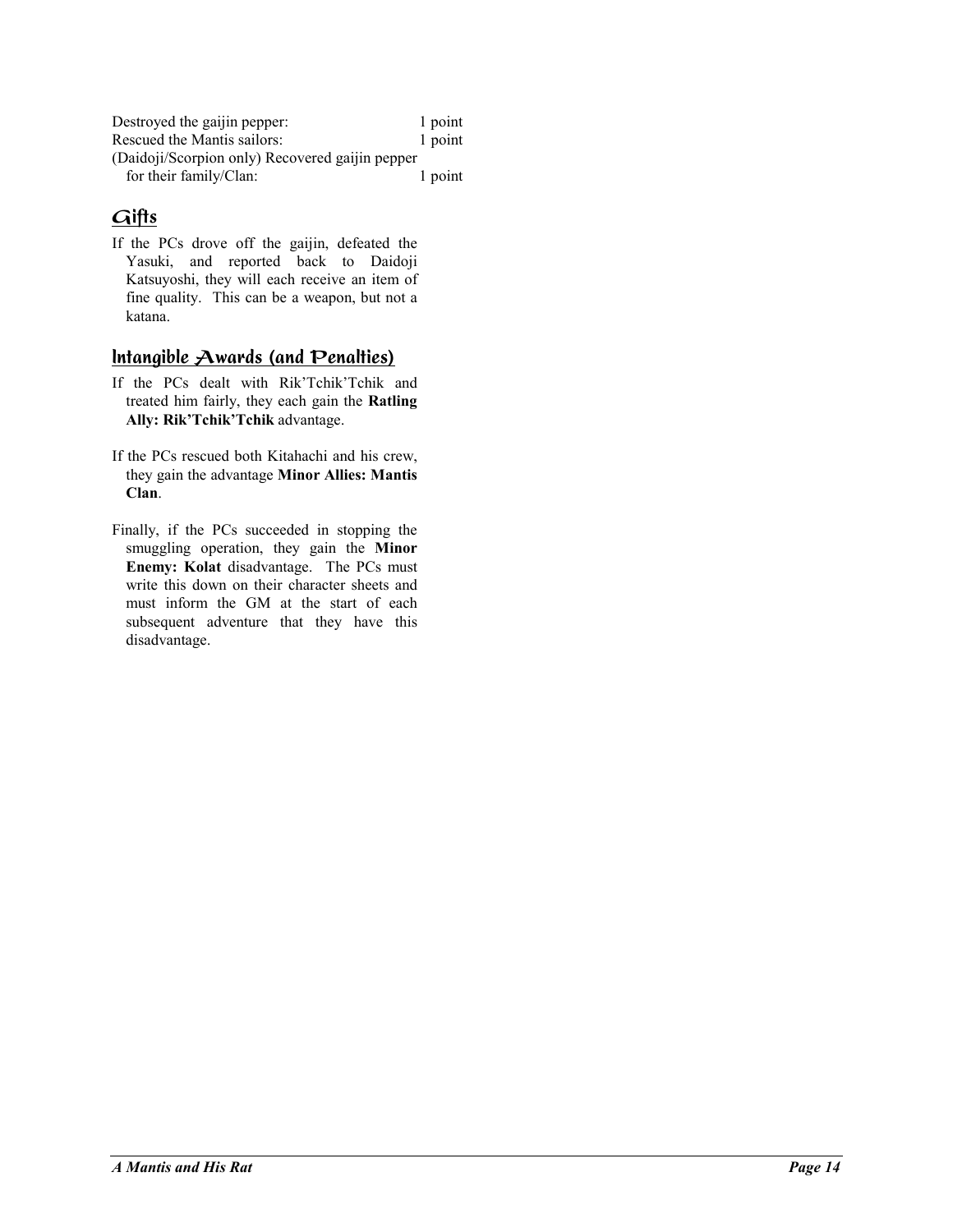### Non Player Characters

### <u>Vasuki Benkei, Crab Clan Smuggler and</u>

<u> Kolat Agent</u>

| FIRE 3         | AIR <sub>4</sub> |
|----------------|------------------|
| Intelligence 4 |                  |
| <b>EARTH 3</b> | <b>WATER 4</b>   |
|                | Perception 4     |
| VOID 3         |                  |

*School/Rank:* Yasuki Merchant 3 *Honor/Glory:* 0.8/3.5

*TN to be Hit*: 20

*Skills:* Etiquette 3, Heraldry 3, Sincerity 5, Defense 3, Commerce 5, Craft 3, Gambling 2, Gaijin Tongue 2, Trade Route Lore 2, Stealth 2, Yarijutsu 3.

*Advantages/Disadvantages*: Allies (Gaijin), Luck (Rank 1) /Dark Secrets (Gaijin Allies, Kolat), Greedy (rank 3). *Equipment:* Kimono, fine daisho set (4k2 katana), Tear of the Oni.

#### <u> Vasuki Korin, Crab Clan Smuggler/Merchant</u>

| FIRE 3            | AIR <sub>3</sub> |
|-------------------|------------------|
|                   |                  |
|                   |                  |
| <b>EARTH 3</b>    | WATER 3          |
| Stamina 3         |                  |
|                   |                  |
| VOID <sub>3</sub> |                  |

*School/Rank:* Yasuki Merchant 2 *Honor/Glory*: 0.3/2.3

*TN to be Hit*: 15

*Skills:* Etiquette 2, Heraldry 2, Sincerity 4, Defense 2, Commerce 4, Craft 2, Gambling 2, Gaijin Tongue 3, Lore (Gaijin) 3, Lore (Trade) 2, Stealth 2, Archery 2, Kenjutsu 2, Poison 2.

*Advantages/Disadvantages*: Allies (many, including gaijin), Quick/Dark Secret (gaijin allies), Bad Reputation (Criminal).

*Equipment:* Kimono, fine bow (1 skill die), fine daisho set (+1 skill die).

### <u>Vasuki Maresuke, Crab Clan</u> <u>Smuggler/Shugenja</u>

| FIRE 3        | AIR 2          |
|---------------|----------------|
|               | Awareness 3    |
| <b>EARTH4</b> | <b>WATER 2</b> |
|               | Perception 3   |
| VOID 3        |                |

*School/Rank*: Kuni Shugenja 2 *Honor/Glory*: 0.4/3.0 *TN to be Hit*: 15 *Shadowlands Taint*: 0.5

*Skills:* Calligraphy 2, Defense 2, Kenjutsu 3, Meditation 2, Lore (Shadowlands) 2, Heraldry 2, Yarijutsu 2, Gaijin Tongue 2, Lore (Gaijin) 1, Law 2, Medicine 3.

*Spells:* Sense, Commune, Summon, Counterspell, (Earth) Jade Strike, Courage of the Seven Thunders, Earth's Stagnation, Elemental Ward (Innate); (Fire) The Fury of Osana-Wo (Innate), The Fire From Within, Inflame; (Water) The Ties that Bind.

*Advantages/Disadvantages:* Allies (Gaijin), Innate Abilities (Elemental Ward, Fury of Osano-Wo), Luck (rank 1), Magic Resistance (rank 3), Quick Healer/Dark Secret (Gaijin allies), Shadowlands Taint.

*Equipment:* Light armor, daisho set.

#### <u> Vasuki Toguto, Crab Clan Smuggler/Bushi</u>

| FIRE 2            | AIR 2      |
|-------------------|------------|
| Agility 3         | Reflexes 3 |
|                   |            |
| <b>EARTH 3</b>    | WATER 3    |
|                   |            |
|                   |            |
| VOID <sub>2</sub> |            |

*School/Rank:* Hida Bushi 1

*Honor/Glory:* 0.6/1.0

*TN to be Hit:* 20 (light armor)

*Skills:* Athletics 2, Commerce 2, Defense 2, Etiquette 2, Iaijutsu 1, Kenjutsu 2, Lore (Gaijin) 1, Lore (Shadowlands) 1, Sincerity 2, Stealth 2, Tsubojutsu 2.

*Advantages/Disadvantages:* Allies (Gaijin), Strength of the Earth (rank 1)/Dark Secrets (Smuggler, Gaijin Allies).

*Equipment*: Light armor, daisho set.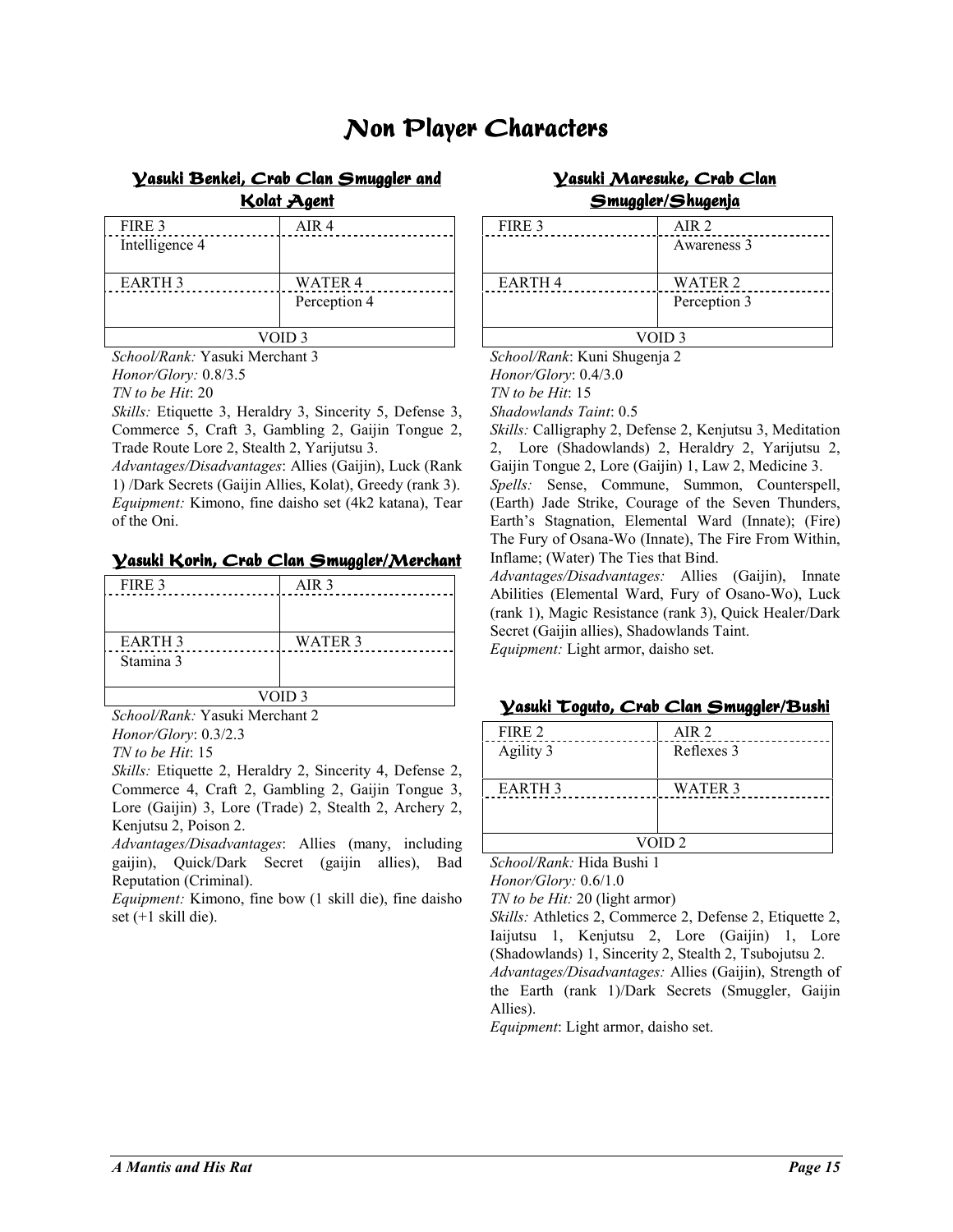#### <u> Vasuki Ashigaru (commoner spearmen)</u>

| FIRE 2         | AIR <sub>1</sub> |
|----------------|------------------|
|                | Reflexes 2       |
|                |                  |
| <b>EARTH 2</b> | WATER 2          |
|                |                  |
|                |                  |
| VOID 1         |                  |

*School/Rank*: None *Honor/Glory*: 0/0 *TN to be Hit*: 10 *Skills:* Athletics 1, Defense 1, Lore (Waterways) 1, Sailing 2, Stealth 1, Yarijutsu 2 *Advantages/Disadvantages:* None/Dark Secret (smugglers).

*Equipment:* Clothing, Yari (3k3)

#### <u>Hasan ibn Aldreb, Gaijin Merchant</u>

| FIRE 3             | AIR <sub>2</sub> |
|--------------------|------------------|
|                    | Reflexes 3       |
|                    |                  |
| EARTH <sub>2</sub> | WATER 2          |
|                    | Strength 3       |
|                    |                  |
| VOID <sub>0</sub>  |                  |

*School/Rank:* None (Gaijin Merchant)

*Honor/Glory*: 0/0 *TN to be Hit*: 15

*Equipment:* 2 Gaijin Pistols, Scimitar, and Tear of the Oni.

*Weapons:* Gaijin Pistol, 4k2 to hit, 3k2 damage, and ignore armor. Scimitar, 5k3 to hit, 4k3 damage.

### <u>Akbar ibn Jahar, Gaijin Merchant</u>

| FIRE 3            | AIR <sub>2</sub> |
|-------------------|------------------|
|                   | Reflexes 3       |
|                   |                  |
| <b>EARTH 2</b>    | WATER 2          |
|                   |                  |
|                   |                  |
| VOID <sub>0</sub> |                  |

*School/Rank*: None (Gaijin Merchant) *Honor/Glory*: 0/0

*TN to be Hit*: 15

*Equipment:* 2 Gaijin Pistols and Scimitar.

*Weapons:* Gaijin Pistol, 4k2 to hit, 3k2 damage, and ignore armor. Scimitar, 5k3 to hit, 3k3 damage.

#### Kitahachi, Mantis Clan Bushi

| FIRE 3            | AIR <sub>3</sub> |
|-------------------|------------------|
|                   |                  |
|                   |                  |
| <b>EARTH 3</b>    | WATER 2          |
|                   | Strength 4       |
|                   |                  |
| VOID <sub>3</sub> |                  |

*School/Rank*: Mantis Bushi 2 *Honor/Glory*: 1.5/3.0 *TN to be Hit:* 15

*Skills:* Athletics 3, Battle 2, Commerce 3, Defense 2, Kenjutsu 2, Sailing 3, Archery 2.

*Advantages/Disadvantages:* Large, Quick, Blood of Osano-Wo/Phobia (Claustrophobia, rank 2), Driven (to use a living creature as an improvised weapon). *Equipment:* Clothing.

#### <u>12 Captured Mantis Clan Sailors</u>

| FIRE 2                      | AIR 2      |
|-----------------------------|------------|
| Agility 3                   | Reflexes 3 |
|                             |            |
| EARTH <sub>2</sub>          | WATER 3    |
|                             |            |
|                             |            |
| VOID <sub>2</sub>           |            |
| School/Rank: Mantis Bushi 1 |            |

*School/Rank:* Mantis Bushi 1 *Honor/Glory:* 1.0/1.0 *TN to be Hit:* 15 *Skills:* Athletics 2, Battle 1, Commerce 2, Defense 2,

Kenjutsu 2, Sailing 2, Wrestling 1.

*Advantages/Disadvantages:* None/None

*Note:* These sailors start at the  $-2$  Wound Rank.

#### Rik' Tchik' Tchik, Nezumi Bushi

| AIR <sub>2</sub> |
|------------------|
| Reflexes 3       |
|                  |
| <b>WATER 2</b>   |
| Strength 4       |
|                  |
|                  |

*School/Rank:* None (Nezumi Bushi) *Honor/Glory:* 0/0 *TN to be Hit*: 25 *Carapace Armor*: 6 *Skills*: Athletics 3, Kenjutsu 3, Stealth 3, Shadowlands Lore 3, Hunting 3, Rokugani Language 2. *Wound Ranks:* 16 (0), 32 (-1), 48 (-2), 64 (Dead). *Equipment*: Light armor, katana (3k2)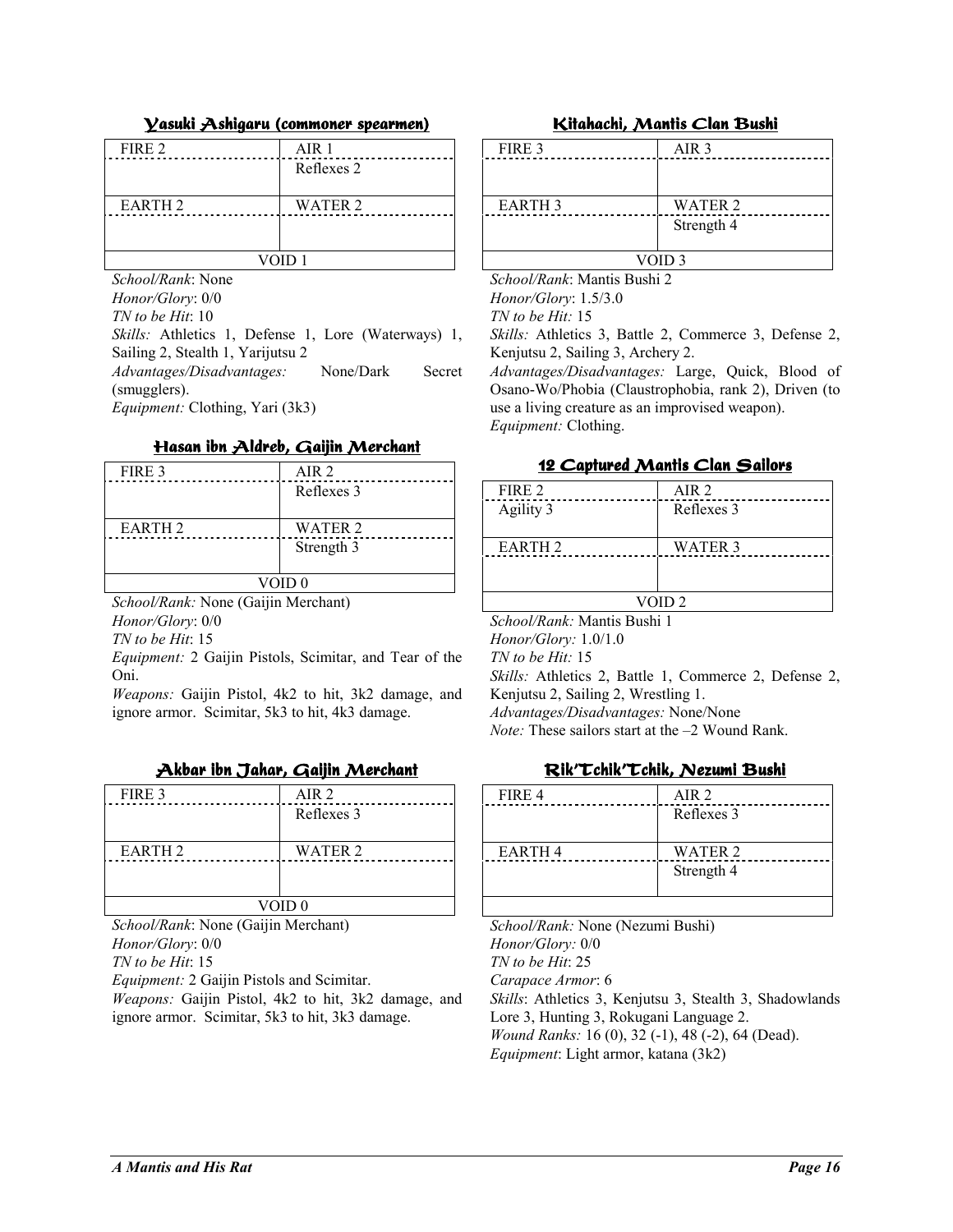| AIR 2          |  |
|----------------|--|
| Reflexes 6     |  |
|                |  |
| <b>WATER 2</b> |  |
| Perception 6   |  |
|                |  |
| VOID 0         |  |
|                |  |

#### Wh'ezir, obnoxious follower of Rik' Lchik' Lchik

*School/Rank*: None (Nezumi Sycophant) *Honor/Glory*: 0/0 *TN to be Hit*: 30 *Carapace Armor:* 5

*Skills:* Stealth 5, Pick Pockets 4, Dodge 5 (Agility, Contested Roll versus attacker), Scavenge 3, Nezumi Sincerity 3, Bootlicking 3, Set Snares 3

*Advantages/Disadvantages:* Paranoid Git (Automatically dodges the first successful strike by an opponent, if he sees it coming), Great Destiny (to be used as an improvised weapon), Skitter (avoid any traps or snares)/Bad Reputation (Thieving Git), Compulsions (steal shiny objects, play pranks on samurai, leave presents in samurai's equipment), Hyperactive.

*Wound Ranks:* 10 (-1), 20 (-2), 30 (Dead).

*Equipment:* small shiny objects, any missing PC items, all kept in multiple small bags tied around his waist.

### <u>Daidoji Makoto, Crane Clan Bushi</u>

| FIRE 3            | AIR <sub>3</sub> |
|-------------------|------------------|
|                   | Reflexes 4       |
|                   |                  |
| <b>EARTH 3</b>    | <b>WATER 3</b>   |
|                   |                  |
|                   |                  |
| VOID <sub>3</sub> |                  |

*School/Rank:* Daidoji Bodyguard 2 *Honor/Glory*: 2.4/1.5

*TN to be Hit*: 25

*Skills:* Archery 2, Athletics 2, Defense 3, Etiquette 2, Heraldry 1, Iaijutsu 3, Kenjutsu 3, Lore (Crane swamplands) 1, Sincerity 2, Yarijutsu 2.

*Advantages/Disadvantages*: Balance/Driven (to strengthen Crane Clan against the Lion)

*Equipment*: Light armor, daisho set, bow with 20 arrows.